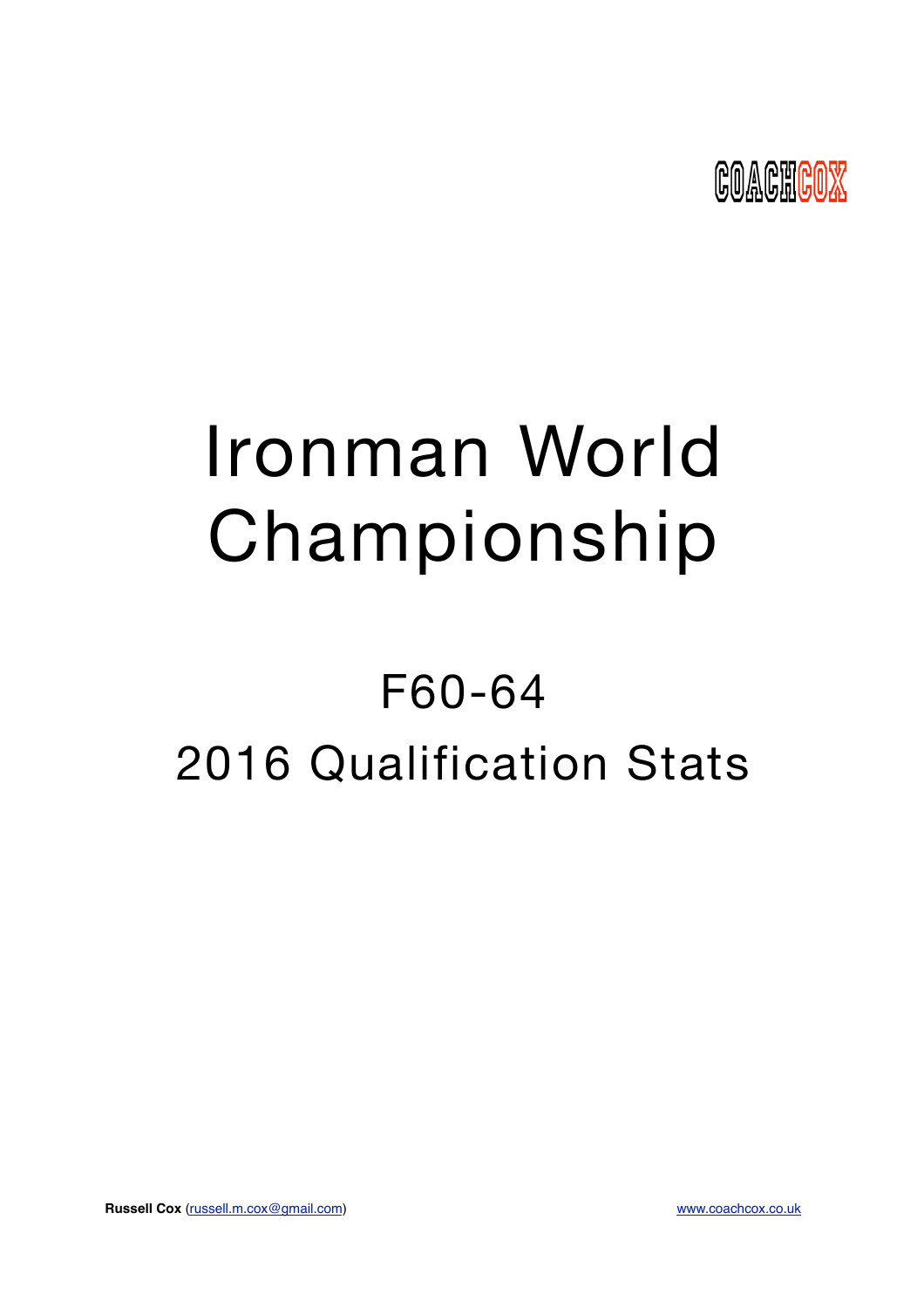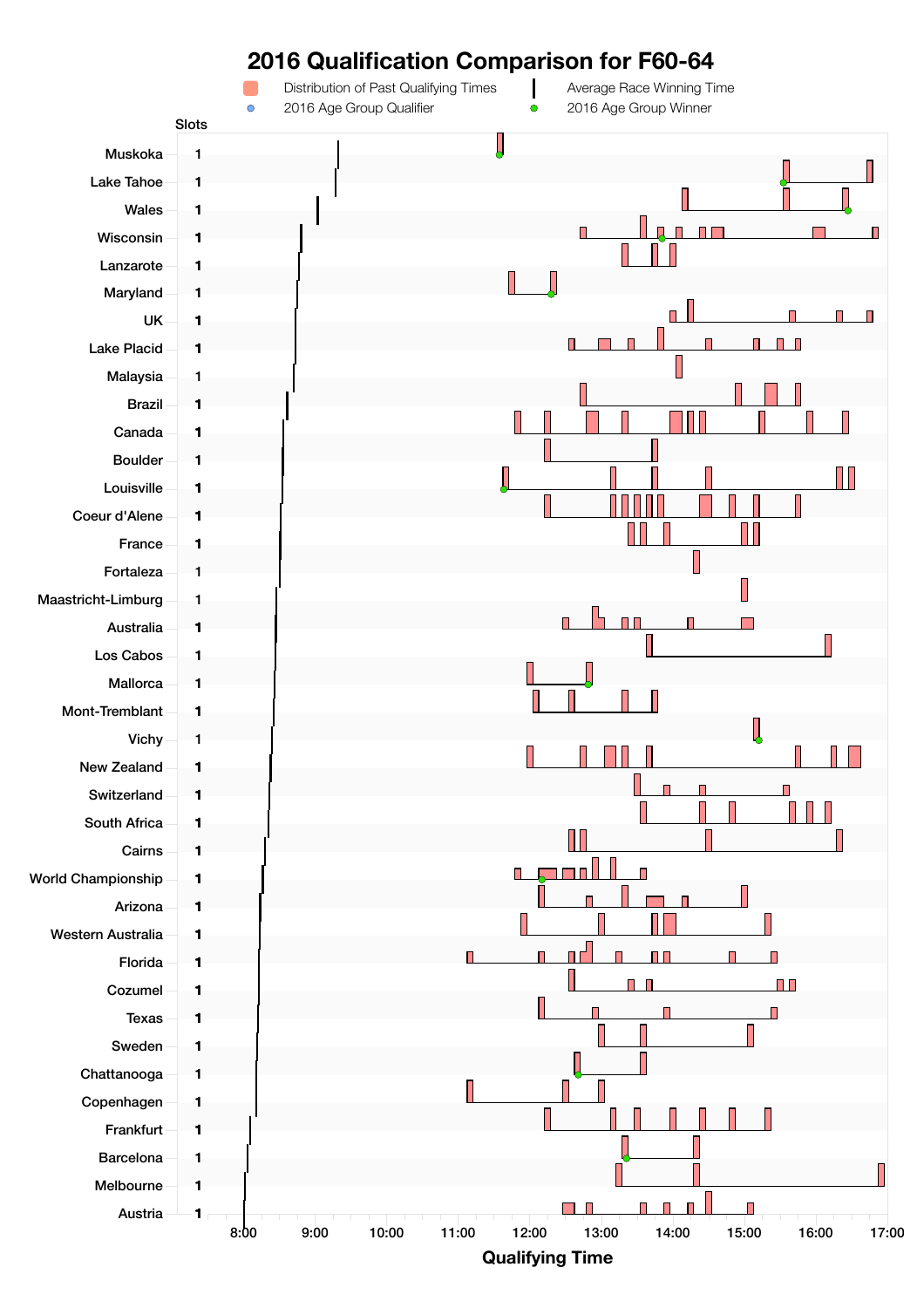## F60-64 Past Qualifying Times

## **Ironman Vichy (1 Kona Slots)**

| Year    | <b>Female Winning Time</b> | <b>Age Group Winning Time</b> |
|---------|----------------------------|-------------------------------|
| 2015    | 9:25:27                    | 15:12:09                      |
| Average | 9:25:27                    | 15:12:09                      |

## **Ironman Muskoka (1 Kona Slots)**

| Year    | <b>Female Winning Time</b> | <b>Age Group Winning Time</b> |
|---------|----------------------------|-------------------------------|
| 2015    | 9:53:37                    | 11:34:30                      |
| Average | 9:53:37                    | 11:34:30                      |

## **Ironman Wisconsin (1 Kona Slots)**

| Year    | <b>Female Winning Time</b> | <b>Age Group Winning Time</b> |
|---------|----------------------------|-------------------------------|
| 2005    | 10:11:22                   | 13:36:55                      |
| 2006    | 10:01:22                   | 14:03:33                      |
| 2007    | 9:37:03                    | 16:49:08                      |
| 2008    | 9:47:25                    | 14:26:28                      |
| 2009    | 9:43:59                    | 14:33:37                      |
| 2010    | 9:27:26                    | 14:40:35                      |
| 2011    | 9:41:03                    | 16:05:57                      |
| 2012    | 9:34:35                    | 15:59:55                      |
| 2013    | 9:47:07                    | 13:34:10                      |
| 2014    | 9:30:08                    | 12:44:48                      |
| 2015    | 10:08:05                   | 13:50:57                      |
| Average | 9:46:19                    | 14:35:05                      |

## **Ironman Wales (1 Kona Slots)**

| Year    | <b>Female Winning Time</b> | <b>Age Group Winning Time</b> |
|---------|----------------------------|-------------------------------|
| 2012    | 9:45:09                    | 14:09:05                      |
| 2014    | 10:57:26                   | 15:35:15                      |
| 2015    | 9:56:31                    | 16:26:52                      |
| Average | 10:13:02                   | 15:23:44                      |

## **Ironman Lake Tahoe (1 Kona Slots)**

| Year    | <b>Female Winning Time</b> | <b>Age Group Winning Time</b> |
|---------|----------------------------|-------------------------------|
| 2013    | 9:58:53                    | 16:42:34                      |
| 2015    | 10:28:55                   | 15:32:48                      |
| Average | 10:13:54                   | 16:07:41                      |

## **Ironman Mallorca (1 Kona Slots)**

| Year    | <b>Female Winning Time</b> | <b>Age Group Winning Time</b> |
|---------|----------------------------|-------------------------------|
| 2014    | 9:24:17                    | 11:58:12                      |
| 2015    | 9:24:48                    | 12:49:00                      |
| Average | 9:24:32                    | 12:23:36                      |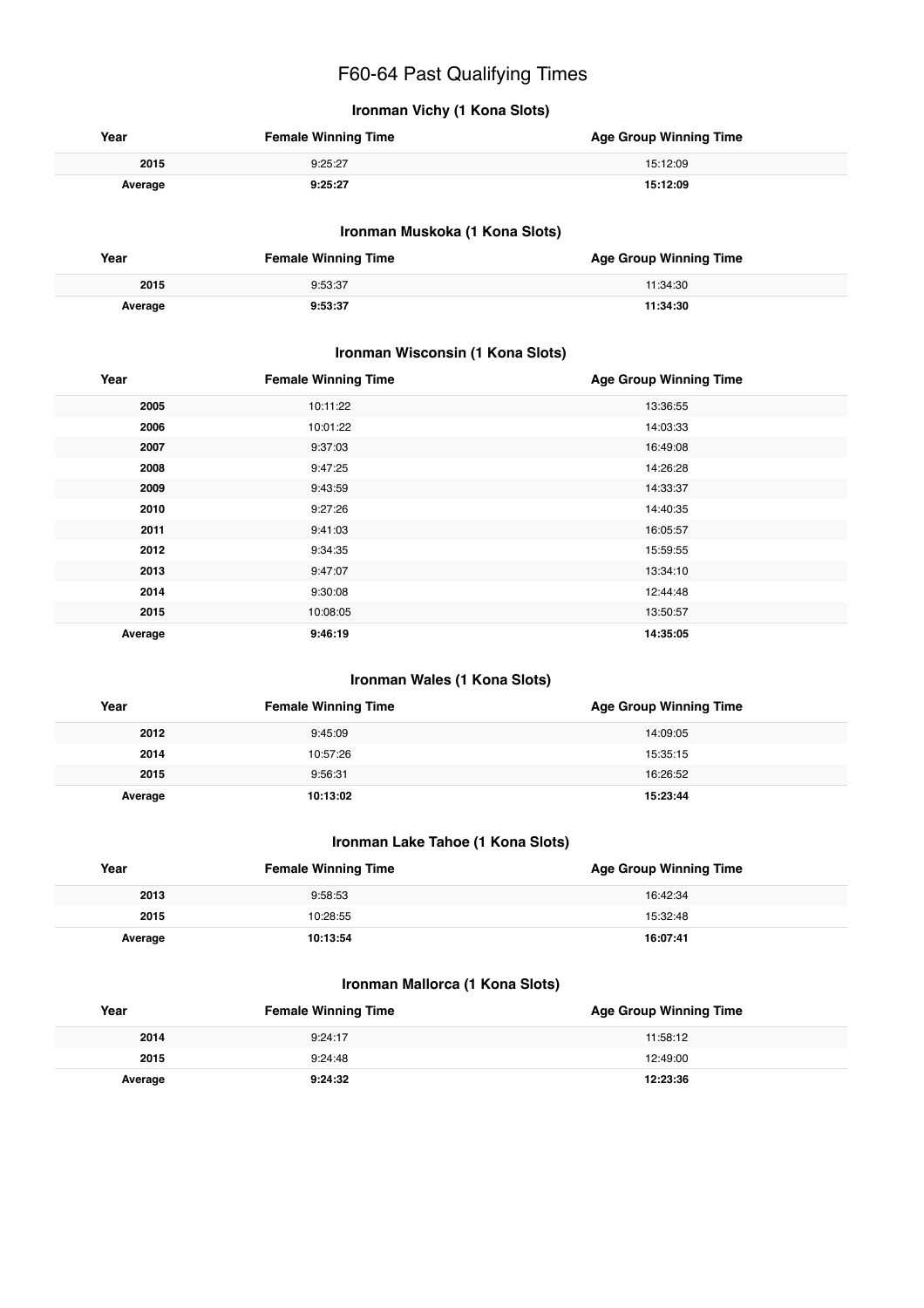## **Ironman Chattanooga (1 Kona Slots)**

| Year    | <b>Female Winning Time</b> | <b>Age Group Winning Time</b> |
|---------|----------------------------|-------------------------------|
| 2014    | 8:54:55                    | 13:35:32                      |
| 2015    | 8:56:00                    | 12:40:43                      |
| Average | 8:55:27                    | 13:08:07                      |

## **Ironman Barcelona (1 Kona Slots)**

| Year    | <b>Female Winning Time</b> | <b>Age Group Winning Time</b> |
|---------|----------------------------|-------------------------------|
| 2014    | 8:49:21                    | 14:20:12                      |
| 2015    | 8:46:44                    | 13:21:11                      |
| Average | 8:48:02                    | 13:50:41                      |

## **Ironman World Championship (1 Kona Slots)**

| Year    | <b>Female Winning Time</b> | <b>Age Group Winning Time</b> |
|---------|----------------------------|-------------------------------|
| 2004    | 9:50:04                    | 13:35:39                      |
| 2005    | 9:09:30                    | 12:34:52                      |
| 2006    | 9:18:31                    | 12:52:48                      |
| 2007    | 9:08:45                    | 13:11:19                      |
| 2008    | 9:06:23                    | 13:11:10                      |
| 2009    | 8:54:02                    | 12:42:51                      |
| 2010    | 8:58:36                    | 12:17:24                      |
| 2011    | 8:55:08                    | 12:20:16                      |
| 2012    | 9:15:54                    | 12:27:51                      |
| 2013    | 8:52:14                    | 11:50:41                      |
| 2014    | 9:00:55                    | 12:54:13                      |
| 2015    | 8:57:57                    | 12:10:14                      |
| Average | 9:07:19                    | 12:40:46                      |

## **Ironman Louisville (1 Kona Slots)**

| Year    | <b>Female Winning Time</b> | <b>Age Group Winning Time</b> |
|---------|----------------------------|-------------------------------|
| 2007    | 9:23:22                    | 16:18:54                      |
| 2010    | 9:33:15                    | 16:28:14                      |
| 2012    | 9:36:27                    | 14:31:39                      |
| 2013    | 9:29:02                    | 13:07:57                      |
| 2014    | 9:31:19                    | 13:43:01                      |
| 2015    | 10:00:04                   | 11:38:14                      |
| Average | 9:35:34                    | 14:17:59                      |

## **Ironman Maryland (1 Kona Slots)**

| Year    | <b>Female Winning Time</b> | <b>Age Group Winning Time</b> |
|---------|----------------------------|-------------------------------|
| 2014    | 9:26:02                    | 11:45:46                      |
| 2015    | 9:42:56                    | 12:17:59                      |
| Average | 9:34:29                    | 12:01:52                      |

## **Ironman Los Cabos (1 Kona Slots)**

| Year    | <b>Female Winning Time</b> | <b>Age Group Winning Time</b> |
|---------|----------------------------|-------------------------------|
| 2013    | 9:35:34                    | 16:12:24                      |
| 2014    | 9:16:43                    | 13:37:30                      |
| Average | 9:26:08                    | 14:54:57                      |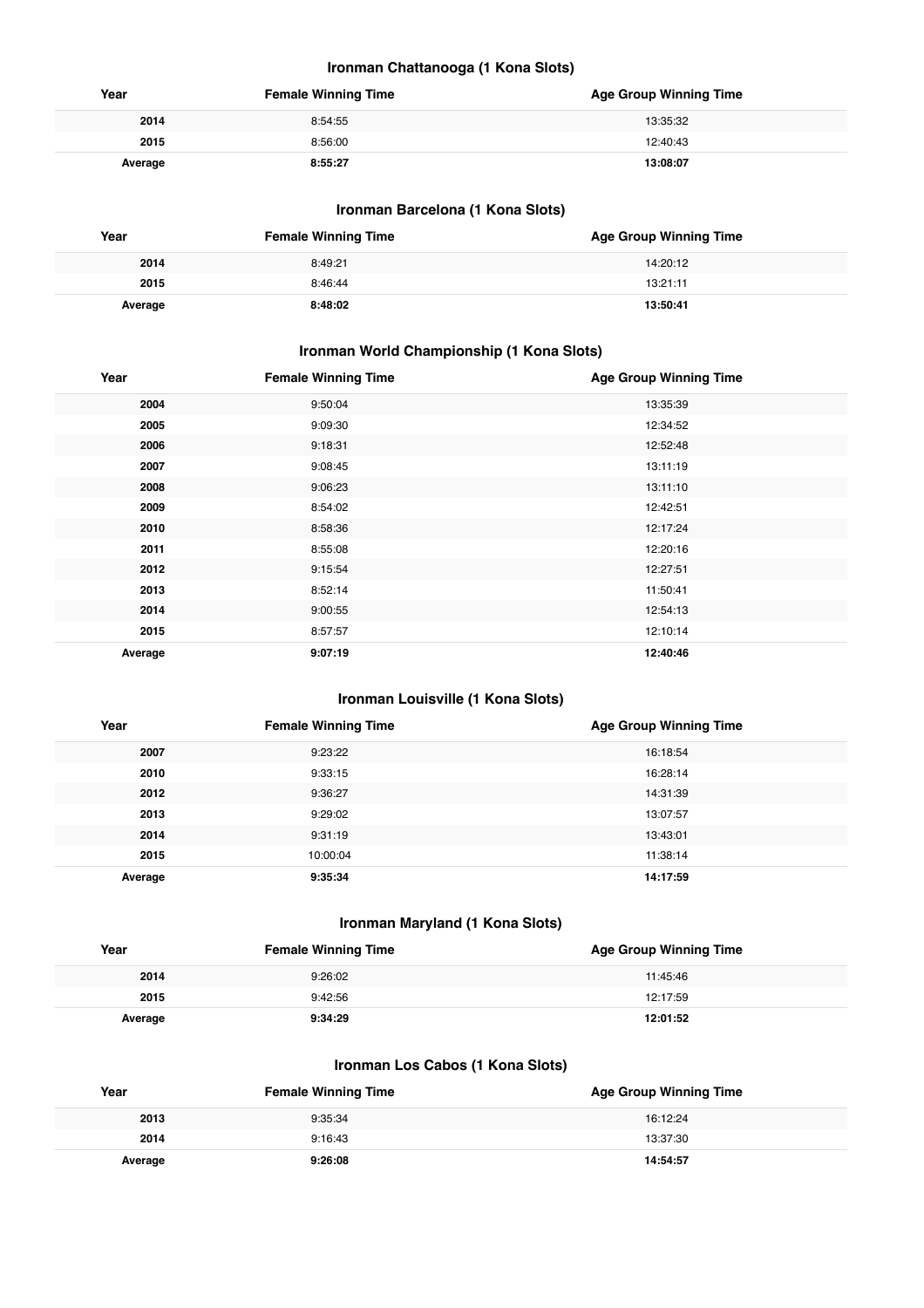## **Ironman Florida (1 Kona Slots)**

| Year    | <b>Female Winning Time</b> | <b>Age Group Winning Time</b> |
|---------|----------------------------|-------------------------------|
| 2004    | 9:28:54                    | 12:34:23                      |
| 2005    | 9:33:09                    | 13:14:41                      |
| 2006    | 9:28:28                    | 15:22:56                      |
| 2007    | 9:05:35                    | 12:12:06                      |
| 2008    | 9:07:48                    | 12:49:49                      |
| 2009    | 9:08:38                    | 14:48:43                      |
| 2010    | 9:07:49                    | 13:45:08                      |
| 2011    | 8:55:10                    | 13:57:20                      |
| 2012    | 8:51:35                    | 12:43:37                      |
| 2013    | 8:43:07                    | 12:48:41                      |
| 2014    | 8:01:47                    | 11:11:25                      |
| Average | 9:02:54                    | 13:13:31                      |

## **Ironman Fortaleza (1 Kona Slots)**

| Year    | <b>Female Winning Time</b> | <b>Age Group Winning Time</b> |
|---------|----------------------------|-------------------------------|
| 2014    | 9:09:20                    | 14:21:43                      |
| Average | 9:09:20                    | 14:21:43                      |

## **Ironman Malaysia (1 Kona Slots)**

| Year    | <b>Female Winning Time</b> | <b>Age Group Winning Time</b> |
|---------|----------------------------|-------------------------------|
| 2014    | 9:26:38                    | 14:06:33                      |
| Average | 9:26:38                    | 14:06:33                      |

## **Ironman Arizona (1 Kona Slots)**

| Year    | <b>Female Winning Time</b> | <b>Age Group Winning Time</b> |
|---------|----------------------------|-------------------------------|
| 2005    | 9:44:02                    | 13:37:52                      |
| 2006    | 9:12:53                    | 14:59:49                      |
| 2007    | 9:36:40                    | 13:20:30                      |
| 2008    | 9:21:06                    | 12:08:11                      |
| 2009    | 9:21:06                    | 12:08:11                      |
| 2010    | 9:09:19                    | 13:51:46                      |
| 2011    | 8:36:13                    | 15:01:01                      |
| 2012    | 9:01:41                    | 14:10:06                      |
| 2013    | 8:52:49                    | 13:20:38                      |
| 2014    | 8:50:41                    | 13:44:43                      |
| Average | 9:10:39                    | 13:38:16                      |

## **Ironman Cozumel (1 Kona Slots)**

| Year    | <b>Female Winning Time</b> | <b>Age Group Winning Time</b> |
|---------|----------------------------|-------------------------------|
| 2009    | 9:06:58                    | 15:40:54                      |
| 2010    | 9:07:08                    | 13:26:21                      |
| 2011    | 9:14:08                    | 13:38:38                      |
| 2012    | 9:15:38                    | 15:27:49                      |
| 2013    | 8:52:28                    | 12:34:30                      |
| 2014    | 9:14:07                    | 12:35:48                      |
| Average | 9:08:24                    | 13:54:00                      |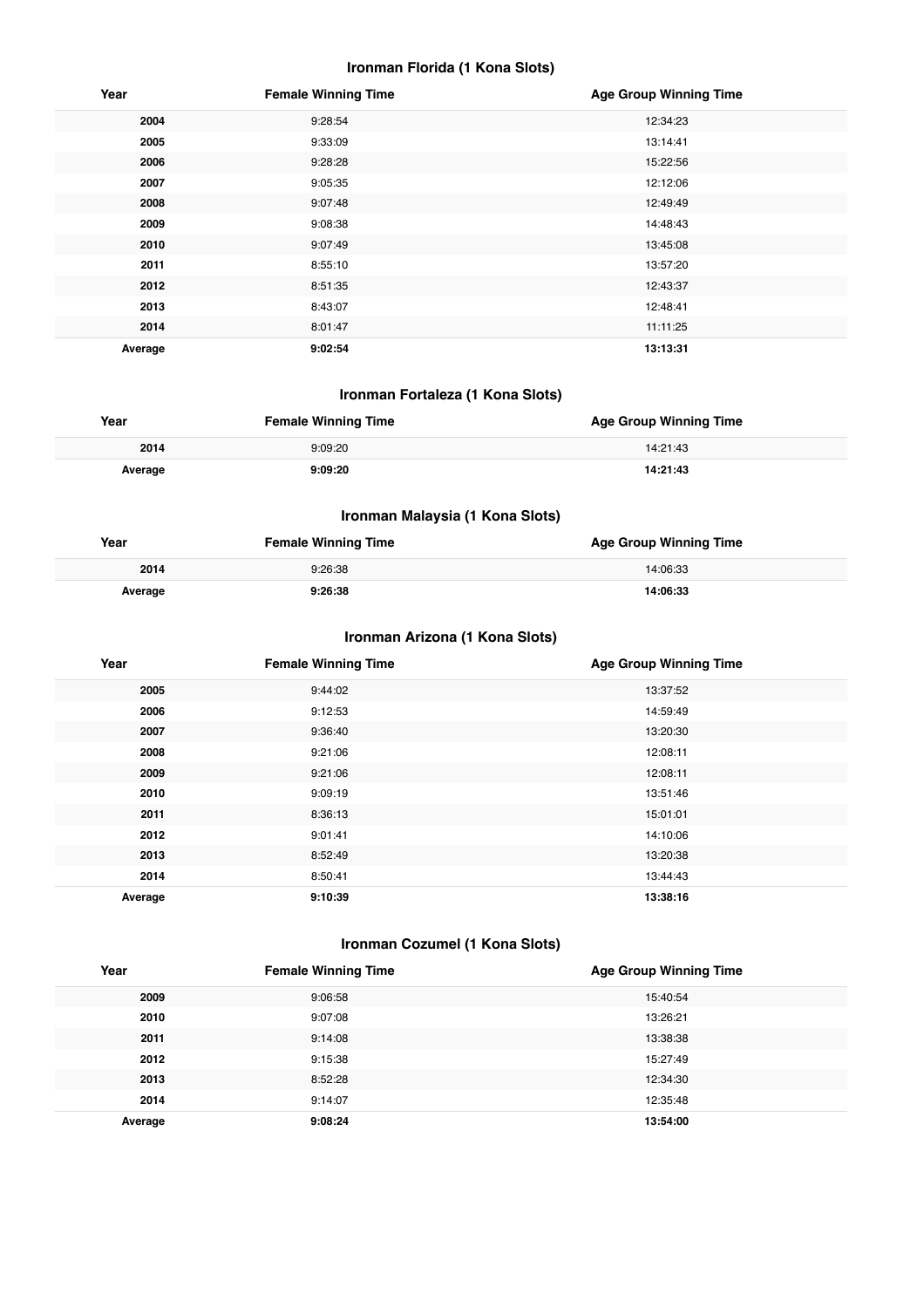## **Ironman Western Australia (1 Kona Slots)**

| Year    | <b>Female Winning Time</b> | <b>Age Group Winning Time</b> |
|---------|----------------------------|-------------------------------|
| 2004    | 9:03:37                    | 15:22:14                      |
| 2010    | 9:19:44                    | 13:01:41                      |
| 2011    | 9:25:38                    | 13:43:12                      |
| 2012    | 9:13:00                    | 13:55:07                      |
| 2013    | 8:59:44                    | 11:54:10                      |
| 2014    | 8:56:34                    | 14:01:10                      |
| Average | 9:09:42                    | 13:39:35                      |

## **Ironman New Zealand (1 Kona Slots)**

| Year    | <b>Female Winning Time</b> | <b>Age Group Winning Time</b> |
|---------|----------------------------|-------------------------------|
| 2003    | 9:17:55                    | 16:31:03                      |
| 2005    | 9:30:13                    | 16:14:45                      |
| 2007    | 9:20:01                    | 16:32:56                      |
| 2008    | 9:16:00                    | 13:40:39                      |
| 2009    | 9:18:25                    | 12:42:34                      |
| 2010    | 9:14:35                    | 13:04:30                      |
| 2011    | 9:28:24                    | 15:47:00                      |
| 2013    | 9:17:10                    | 13:19:48                      |
| 2014    | 9:08:46                    | 13:10:53                      |
| 2015    | 9:05:45                    | 12:01:35                      |
| Average | 9:17:43                    | 14:18:34                      |

## **Ironman Melbourne (1 Kona Slots)**

| Year    | <b>Female Winning Time</b> | <b>Age Group Winning Time</b> |
|---------|----------------------------|-------------------------------|
| 2012    | 8:34:51                    | 13:13:01                      |
| 2014    | 8:57:57                    | 14:20:42                      |
| 2015    | 8:52:51                    | 16:56:45                      |
| Average | 8:48:33                    | 14:50:09                      |

## **Ironman South Africa (1 Kona Slots)**

| Year    | <b>Female Winning Time</b> | <b>Age Group Winning Time</b> |
|---------|----------------------------|-------------------------------|
| 2008    | 9:27:48                    | 15:37:37                      |
| 2010    | 9:16:55                    | 14:24:23                      |
| 2011    | 8:33:56                    | 14:50:31                      |
| 2012    | 9:47:10                    | 13:33:24                      |
| 2014    | 9:31:54                    | 15:53:56                      |
| 2015    | 9:26:56                    | 16:11:14                      |
| Average | 9:20:46                    | 15:05:10                      |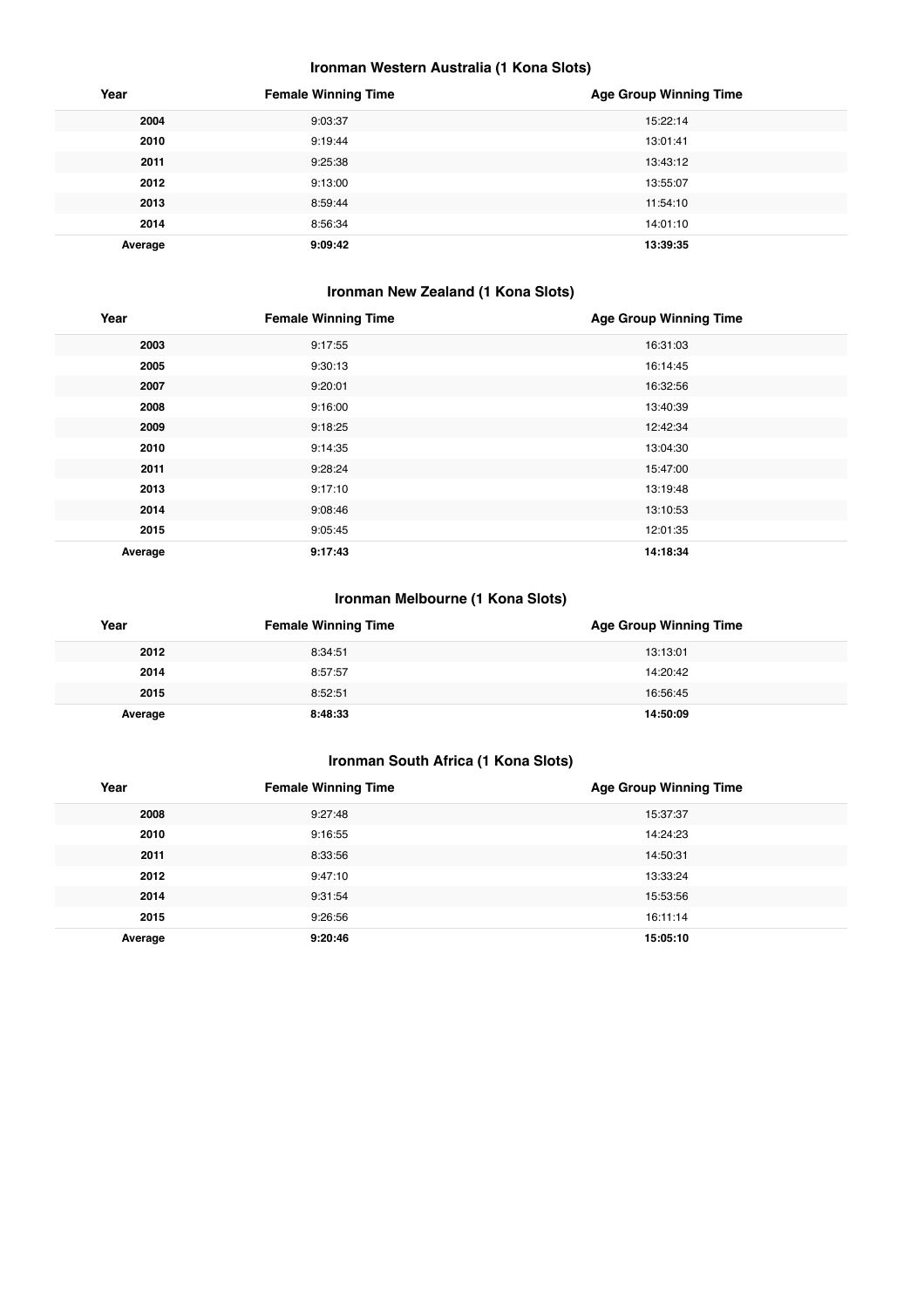## **Ironman Australia (1 Kona Slots)**

| Year    | <b>Female Winning Time</b> | <b>Age Group Winning Time</b> |
|---------|----------------------------|-------------------------------|
| 2006    | 9:19:44                    | 15:03:18                      |
| 2007    | 9:12:59                    | 15:01:02                      |
| 2009    | 8:57:10                    | 12:59:48                      |
| 2010    | 9:23:46                    | 14:14:33                      |
| 2011    | 9:29:54                    | 12:54:21                      |
| 2012    | 9:34:57                    | 12:57:12                      |
| 2013    | 9:34:55                    | 13:21:46                      |
| 2014    | 9:28:43                    | 13:28:40                      |
| 2015    | 9:38:24                    | 12:32:24                      |
| Average | 9:24:30                    | 13:37:00                      |

## **Ironman Texas (1 Kona Slots)**

| Year    | <b>Female Winning Time</b> | <b>Age Group Winning Time</b> |
|---------|----------------------------|-------------------------------|
| 2011    | 8:57:51                    | 12:57:11                      |
| 2012    | 8:54:58                    | 13:55:25                      |
| 2013    | 8:49:14                    | 12:11:17                      |
| 2014    | 8:54:42                    | 12:11:29                      |
| 2015    | 8:55:19                    | 15:23:30                      |
| Average | 8:54:24                    | 13:19:46                      |

## **Ironman Lanzarote (1 Kona Slots)**

| Year    | <b>Female Winning Time</b> | <b>Age Group Winning Time</b> |
|---------|----------------------------|-------------------------------|
| 2012    | 9:58:06                    | 13:20:45                      |
| 2013    | 9:37:34                    | 14:01:06                      |
| 2014    | 9:41:40                    | 13:44:32                      |
| Average | 9:45:46                    | 13:42:07                      |

## **Ironman Brazil (1 Kona Slots)**

| Year    | <b>Female Winning Time</b> | <b>Age Group Winning Time</b> |
|---------|----------------------------|-------------------------------|
| 2010    | 9:19:13                    | 15:44:47                      |
| 2011    | 12:40:07                   | 15:23:17                      |
| 2013    | 9:05:53                    | 14:55:32                      |
| 2014    | 8:56:32                    | 12:45:42                      |
| 2015    | 8:59:08                    | 15:18:42                      |
| Average | 9:48:10                    | 14:49:36                      |

## **Ironman France (1 Kona Slots)**

| Year    | <b>Female Winning Time</b> | <b>Age Group Winning Time</b> |
|---------|----------------------------|-------------------------------|
| 2009    | 9:30:29                    | 13:53:29                      |
| 2011    | 9:34:31                    | 13:25:38                      |
| 2012    | 9:16:05                    | 15:07:45                      |
| 2014    | 9:12:21                    | 13:35:55                      |
| 2015    | 9:24:50                    | 14:57:39                      |
| Average | 9:23:39                    | 14:12:05                      |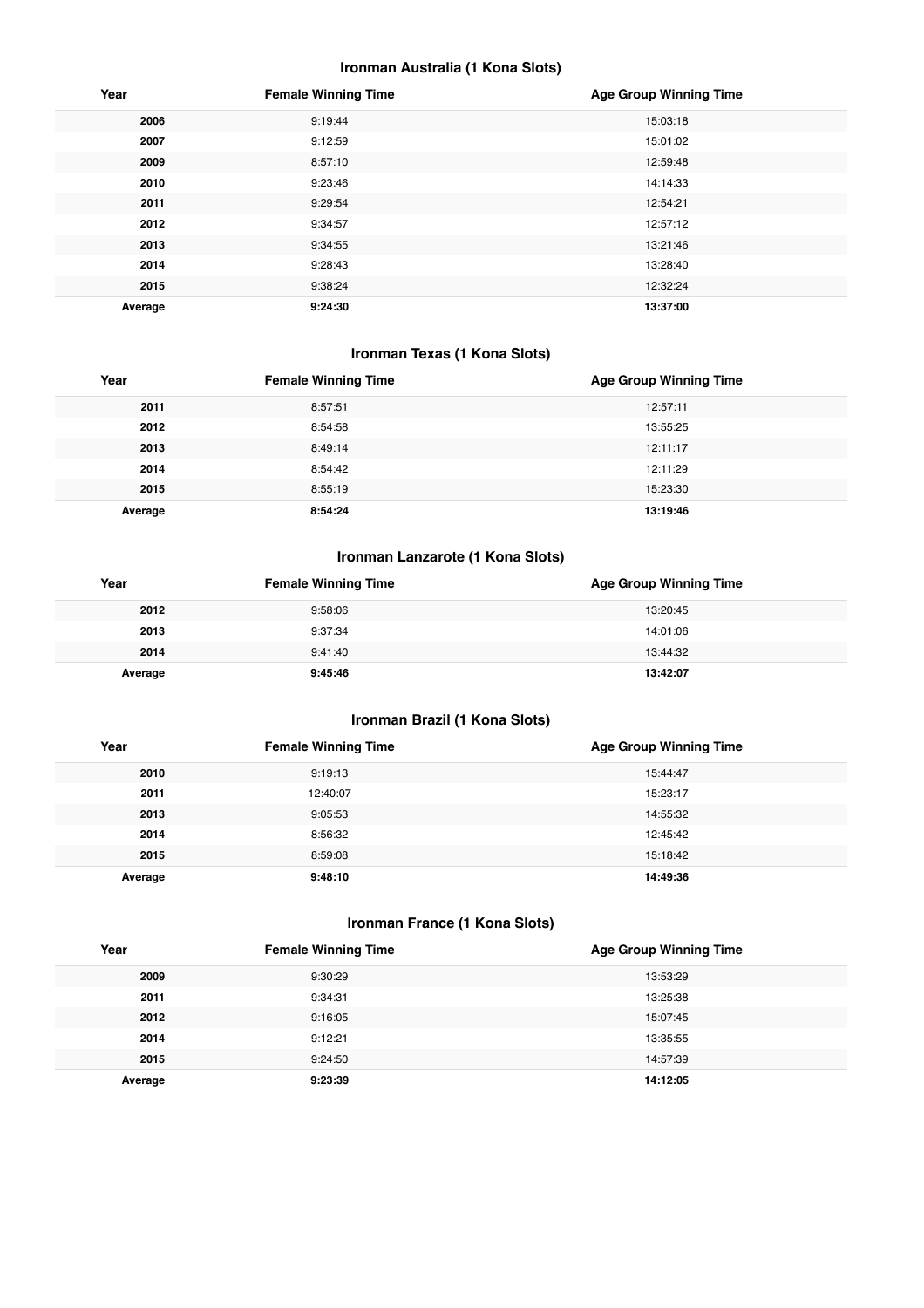## **Ironman Cairns (1 Kona Slots)**

| Year    | <b>Female Winning Time</b> | <b>Age Group Winning Time</b> |
|---------|----------------------------|-------------------------------|
| 2012    | 9:21:00                    | 14:27:51                      |
| 2013    | 9:19:51                    | 16:17:59                      |
| 2014    | 9:16:58                    | 12:37:10                      |
| 2015    | 9:11:49                    | 12:43:49                      |
| Average | 9:17:24                    | 14:01:42                      |

## **Ironman Austria (1 Kona Slots)**

| Year    | <b>Female Winning Time</b> | <b>Age Group Winning Time</b> |
|---------|----------------------------|-------------------------------|
| 2005    | 9:07:04                    | 13:54:08                      |
| 2006    | 9:12:09                    | 15:05:04                      |
| 2008    | 8:47:26                    | 14:13:29                      |
| 2009    | 8:50:13                    | 14:31:20                      |
| 2011    | 8:43:34                    | 14:32:03                      |
| 2012    | 9:09:58                    | 12:52:05                      |
| 2013    | 8:59:31                    | 12:31:38                      |
| 2014    | 8:42:42                    | 13:34:09                      |
| 2015    |                            | 12:35:18                      |
| Average | 7:56:57                    | 13:45:28                      |

## **Ironman Frankfurt (1 Kona Slots)**

| Year    | <b>Female Winning Time</b> | <b>Age Group Winning Time</b> |
|---------|----------------------------|-------------------------------|
| 2007    | 9:04:11                    | 14:49:36                      |
| 2008    | 8:51:24                    | 15:17:48                      |
| 2009    | 8:58:08                    | 13:59:59                      |
| 2011    | 9:12:13                    | 14:26:38                      |
| 2012    | 8:52:33                    | 12:13:47                      |
| 2014    | 8:52:40                    | 13:08:41                      |
| 2015    | 8:51:00                    | 13:30:08                      |
| Average | 8:57:27                    | 13:55:13                      |

## **Ironman UK (1 Kona Slots)**

| Year    | <b>Female Winning Time</b> | <b>Age Group Winning Time</b> |
|---------|----------------------------|-------------------------------|
| 2008    | 9:49:06                    | 16:21:28                      |
| 2010    | 10:01:02                   | 13:59:10                      |
| 2011    | 9:37:31                    | 14:13:42                      |
| 2012    | 10:08:44                   | 14:12:42                      |
| 2014    | 9:52:12                    | 16:44:00                      |
| 2015    | 9:31:58                    | 15:38:50                      |
| Average | 9:50:05                    | 15:11:38                      |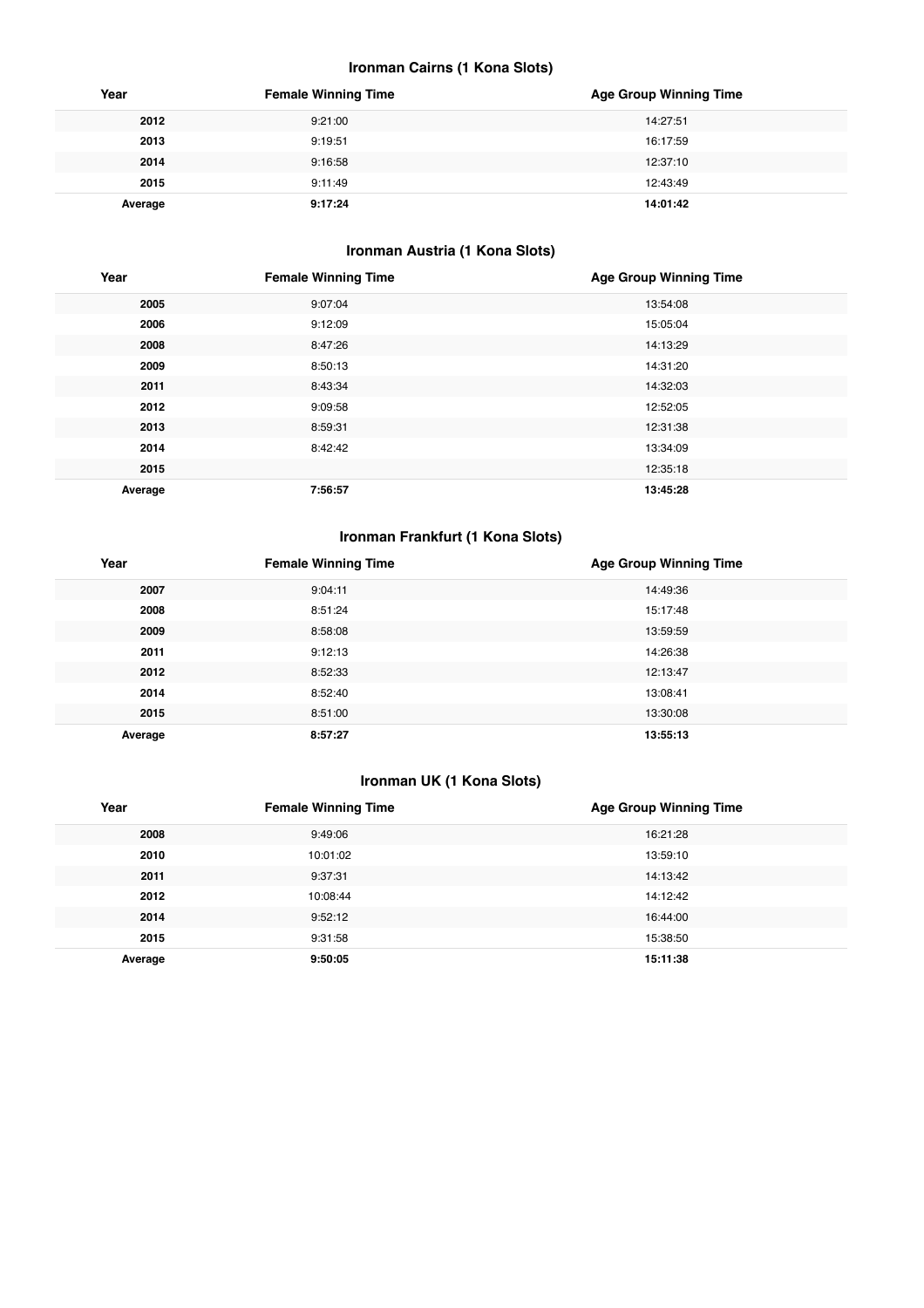## **Ironman Lake Placid (1 Kona Slots)**

| Year    | <b>Female Winning Time</b> | <b>Age Group Winning Time</b> |
|---------|----------------------------|-------------------------------|
| 2004    | 9:24:42                    | 13:26:21                      |
| 2006    | 10:11:35                   | 14:28:35                      |
| 2007    | 9:40:20                    | 13:47:31                      |
| 2008    | 9:51:00                    | 15:10:29                      |
| 2010    | 9:27:30                    | 13:00:34                      |
| 2011    | 9:19:03                    | 13:06:13                      |
| 2012    | 9:47:39                    | 15:46:18                      |
| 2013    | 9:35:06                    | 15:29:22                      |
| 2014    | 9:28:28                    | 12:36:30                      |
| 2015    | 10:13:19                   | 13:48:40                      |
| Average | 9:41:52                    | 14:04:03                      |

## **Ironman Switzerland (1 Kona Slots)**

| Year    | <b>Female Winning Time</b> | <b>Age Group Winning Time</b> |
|---------|----------------------------|-------------------------------|
| 2005    | 9:10:54                    | 15:35:36                      |
| 2006    | 9:24:18                    | 13:28:39                      |
| 2008    | 9:30:12                    | 13:53:52                      |
| 2010    | 9:00:04                    | 14:24:22                      |
| 2011    | 9:03:26                    | 13:29:43                      |
| Average | 9:13:46                    | 14:10:26                      |

## **Ironman Canada (1 Kona Slots)**

| Year    | <b>Female Winning Time</b> | <b>Age Group Winning Time</b> |
|---------|----------------------------|-------------------------------|
| 2004    | 9:16:02                    | 13:19:01                      |
| 2005    | 9:51:31                    | 15:56:55                      |
| 2006    | 9:25:13                    | 16:23:42                      |
| 2007    | 9:41:01                    | 12:56:34                      |
| 2008    | 9:17:58                    | 12:51:30                      |
| 2009    | 9:11:20                    | 14:25:12                      |
| 2010    | 9:13:46                    | 11:50:42                      |
| 2011    | 9:03:13                    | 14:04:04                      |
| 2012    | 9:44:58                    | 14:15:37                      |
| 2013    | 9:28:13                    | 15:15:27                      |
| 2014    | 9:46:58                    | 12:14:17                      |
| 2015    | 9:46:19                    | 14:00:59                      |
| Average | 9:28:52                    | 13:57:50                      |

## **Ironman Maastricht-Limburg (1 Kona Slots)**

| Year    | <b>Female Winning Time</b> | <b>Age Group Winning Time</b> |
|---------|----------------------------|-------------------------------|
| 2015    | 9:39:24                    | 15:00:28                      |
| Average | 9:39:24                    | 15:00:28                      |

## **Ironman Boulder (1 Kona Slots)**

| Year    | <b>Female Winning Time</b> | <b>Age Group Winning Time</b> |
|---------|----------------------------|-------------------------------|
| 2014    | 9:19:54                    | 12:13:24                      |
| 2015    | 9:53:41                    | 13:47:13                      |
| Average | 9:36:47                    | 13:00:18                      |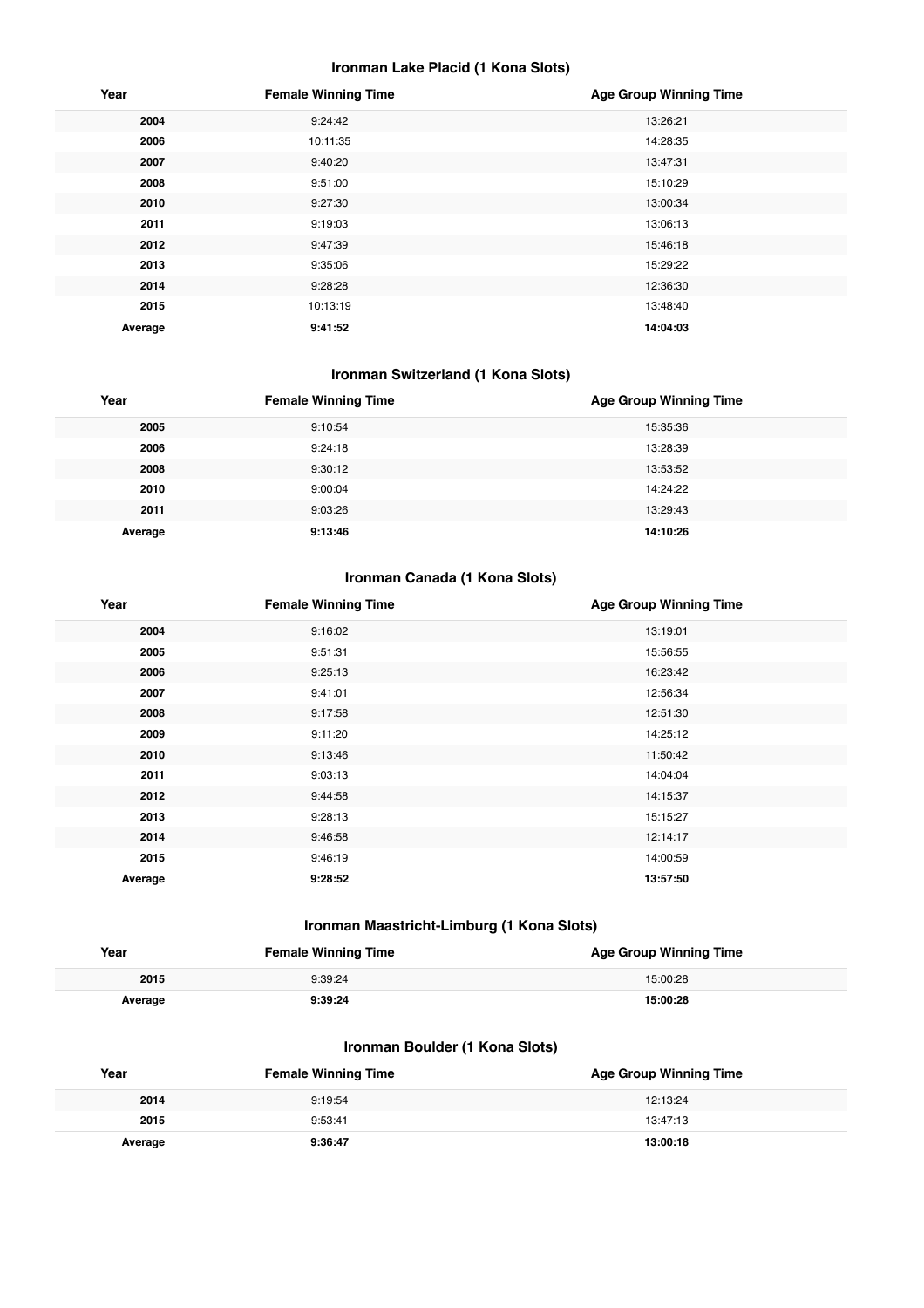## **Ironman Sweden (1 Kona Slots)**

| Year    | <b>Female Winning Time</b> | <b>Age Group Winning Time</b> |
|---------|----------------------------|-------------------------------|
| 2012    | 9:13:27                    | 13:34:53                      |
| 2014    | 8:56:50                    | 12:58:29                      |
| 2015    | 9:12:27                    | 15:05:35                      |
| Average | 9:07:34                    | 13:52:59                      |

## **Ironman Copenhagen (1 Kona Slots)**

| Year    | <b>Female Winning Time</b> | <b>Age Group Winning Time</b> |
|---------|----------------------------|-------------------------------|
| 2013    | 8:37:36                    | 12:29:40                      |
| 2014    | 8:53:33                    | 12:59:45                      |
| 2015    | 8:59:49                    | 11:09:56                      |
| Average | 8:50:19                    | 12:13:07                      |

## **Ironman Coeur d'Alene (1 Kona Slots)**

| Year    | <b>Female Winning Time</b> | <b>Age Group Winning Time</b> |
|---------|----------------------------|-------------------------------|
| 2003    | 9:42:08                    | 15:07:44                      |
| 2005    | 9:59:08                    | 13:50:00                      |
| 2007    | 10:27:55                   | 13:10:46                      |
| 2008    | 9:38:58                    | 15:47:00                      |
| 2009    | 9:23:21                    | 13:40:30                      |
| 2010    | 9:17:54                    | 13:19:57                      |
| 2011    | 9:16:40                    | 14:28:49                      |
| 2012    | 9:21:44                    | 14:48:11                      |
| 2013    | 9:16:02                    | 14:23:56                      |
| 2014    | 9:34:32                    | 13:31:54                      |
| 2015    | 9:23:27                    | 12:17:24                      |
| Average | 9:34:42                    | 14:02:22                      |

## **Ironman Mont-Tremblant (1 Kona Slots)**

| Year    | <b>Female Winning Time</b> | <b>Age Group Winning Time</b> |
|---------|----------------------------|-------------------------------|
| 2012    | 9:30:46                    | 12:34:40                      |
| 2013    | 9:07:56                    | 13:20:56                      |
| 2014    | 9:40:26                    | 12:05:25                      |
| 2015    | 9:09:05                    | 13:44:17                      |
| Average | 9:22:03                    | 12:56:19                      |

Results from Ironman.com. Tables compiled by Russ Cox (russell.m.cox@gmail.com) for www.coachcox.co.uk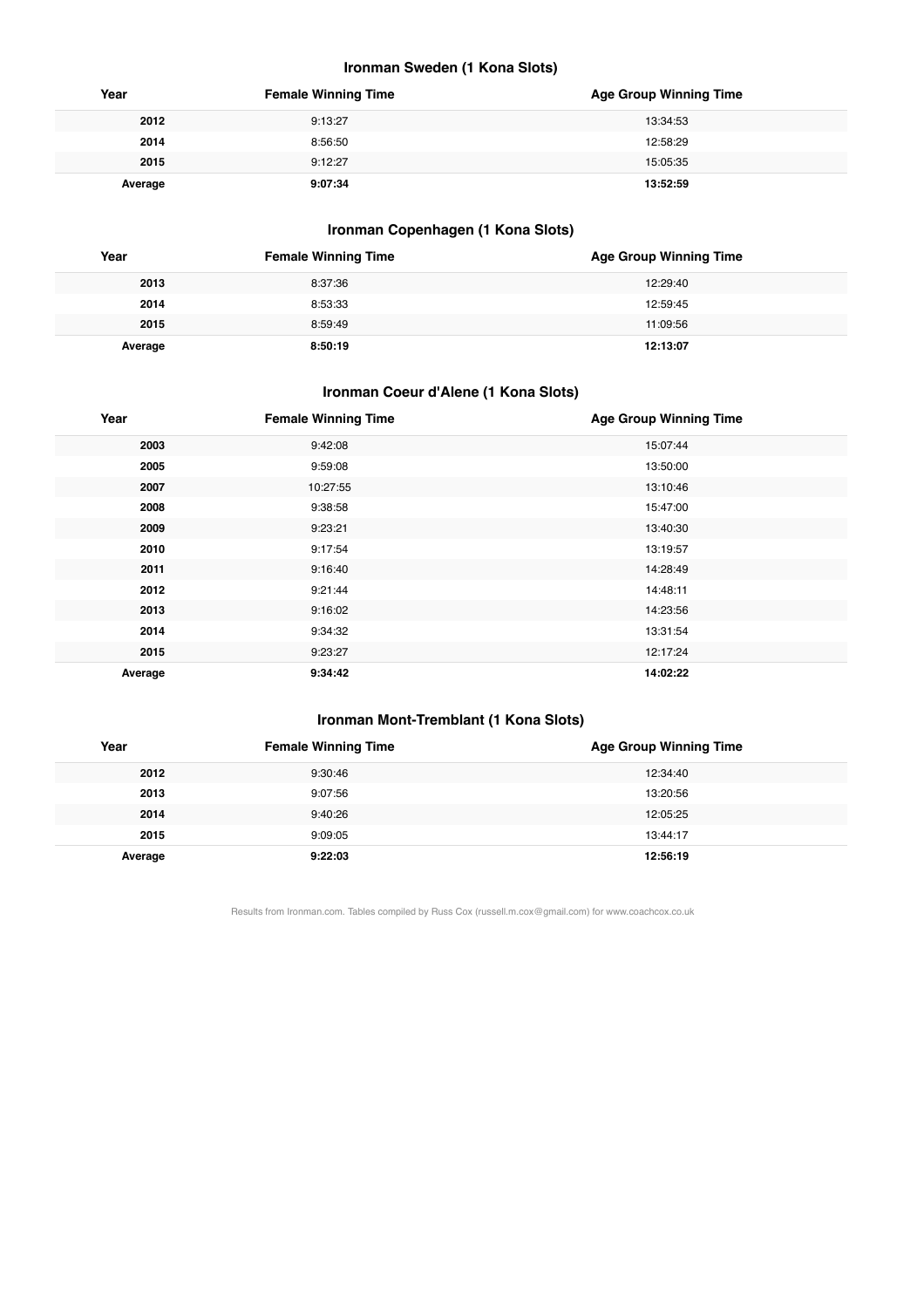## F60-64 Average Top 10 and Kona Qualifying Splits

| Ironman Vichy                 |                     |                     |                    |                        |  |
|-------------------------------|---------------------|---------------------|--------------------|------------------------|--|
| <b>Position</b>               | <b>Average Swim</b> | <b>Average Bike</b> | <b>Average Run</b> | <b>Average Overall</b> |  |
| <b>Female Winner</b>          | 1:03:09             | 5:10:51             | 3:05:46            | 9:25:27                |  |
| <b>1st Age Grouper</b>        | 1:22:12             | 8:24:21             | 5:12:17            | 15:12:09               |  |
| <b>Kona Qualifier Average</b> | 1:22:12             | 8:24:21             | 5:12:17            | 15:12:09               |  |

## **Ironman Muskoka**

| <b>Position</b>               | <b>Average Swim</b> | <b>Average Bike</b> | <b>Average Run</b> | <b>Average Overall</b> |
|-------------------------------|---------------------|---------------------|--------------------|------------------------|
| <b>Female Winner</b>          | 1:01:18             | 5:25:40             | 3:20:47            | 9:53:37                |
| <b>1st Age Grouper</b>        | 1:05:40             | 6:00:03             | 4:17:56            | 11:34:30               |
| 2nd Age Grouper               | 1:20:28             | 6:49:52             | 4:01:51            | 12:24:18               |
| 3rd Age Grouper               | 1:14:54             | 6:34:33             | 5:07:49            | 13:08:32               |
| 4th Age Grouper               | 1:35:27             | 6:24:43             | 5:41:42            | 13:52:19               |
| 5th Age Grouper               | 1:13:29             | 7:09:55             | 6:36:36            | 15:19:01               |
| 6th Age Grouper               | 1:11:51             | 7:32:38             | 6:33:34            | 15:35:20               |
| 7th Age Grouper               | 1:27:40             | 7:18:04             | 6:27:43            | 15:36:26               |
| 8th Age Grouper               | 1:49:22             | 8:31:25             | 5:52:36            | 16:32:39               |
| <b>Kona Qualifier Average</b> | 1:05:40             | 6:00:03             | 4:17:56            | 11:34:30               |
| Top 10 Age Grouper Average    | 1:22:21             | 7:02:39             | 5:34:58            | 14:15:23               |

#### **Ironman Wisconsin**

| <b>Position</b>               | <b>Average Swim</b> | <b>Average Bike</b> | <b>Average Run</b> | <b>Average Overall</b> |
|-------------------------------|---------------------|---------------------|--------------------|------------------------|
| <b>Female Winner</b>          | 0:56:57             | 5:23:15             | 3:20:35            | 9:47:49                |
| <b>1st Age Grouper</b>        | 1:25:27             | 7:09:54             | 5:40:11            | 14:35:05               |
| 2nd Age Grouper               | 1:38:42             | 7:24:59             | 6:03:34            | 15:27:14               |
| 3rd Age Grouper               | 1:37:24             | 7:46:10             | 6:10:13            | 15:54:27               |
| 4th Age Grouper               | 1:46:46             | 7:37:55             | 6:16:11            | 16:02:08               |
| 5th Age Grouper               | 1:43:34             | 7:32:47             | 6:24:06            | 16:02:28               |
| 6th Age Grouper               | 1:19:37             | 7:18:36             | 6:22:09            | 15:23:32               |
| <b>Kona Qualifier Average</b> | 1:25:27             | 7:09:54             | 5:40:11            | 14:35:05               |
| Top 10 Age Grouper Average    | 1:35:18             | 7:26:49             | 6:01:38            | 15:24:11               |

#### **Ironman Wales**

| <b>Position</b>               | <b>Average Swim</b> | <b>Average Bike</b> | Average Run | <b>Average Overall</b> |
|-------------------------------|---------------------|---------------------|-------------|------------------------|
| <b>Female Winner</b>          | 0:58:39             | 5:42:08             | 3:18:40     | 10:09:10               |
| <b>1st Age Grouper</b>        | 1:24:01             | 8:07:36             | 5:25:22     | 15:23:44               |
| <b>Kona Qualifier Average</b> | 1:24:01             | 8:07:36             | 5:25:22     | 15:23:44               |

## **Ironman Lake Tahoe**

| Position                      | <b>Average Swim</b> | <b>Average Bike</b> | Average Run | <b>Average Overall</b> |
|-------------------------------|---------------------|---------------------|-------------|------------------------|
| <b>Female Winner</b>          | 0:59:46             | 5:34:49             | 3:33:30     | 10:13:54               |
| <b>1st Age Grouper</b>        | 1:20:20             | 7:44:35             | 6:42:11     | 16:07:41               |
| <b>Kona Qualifier Average</b> | 1:20:20             | 7:44:35             | 6:42:11     | 16:07:41               |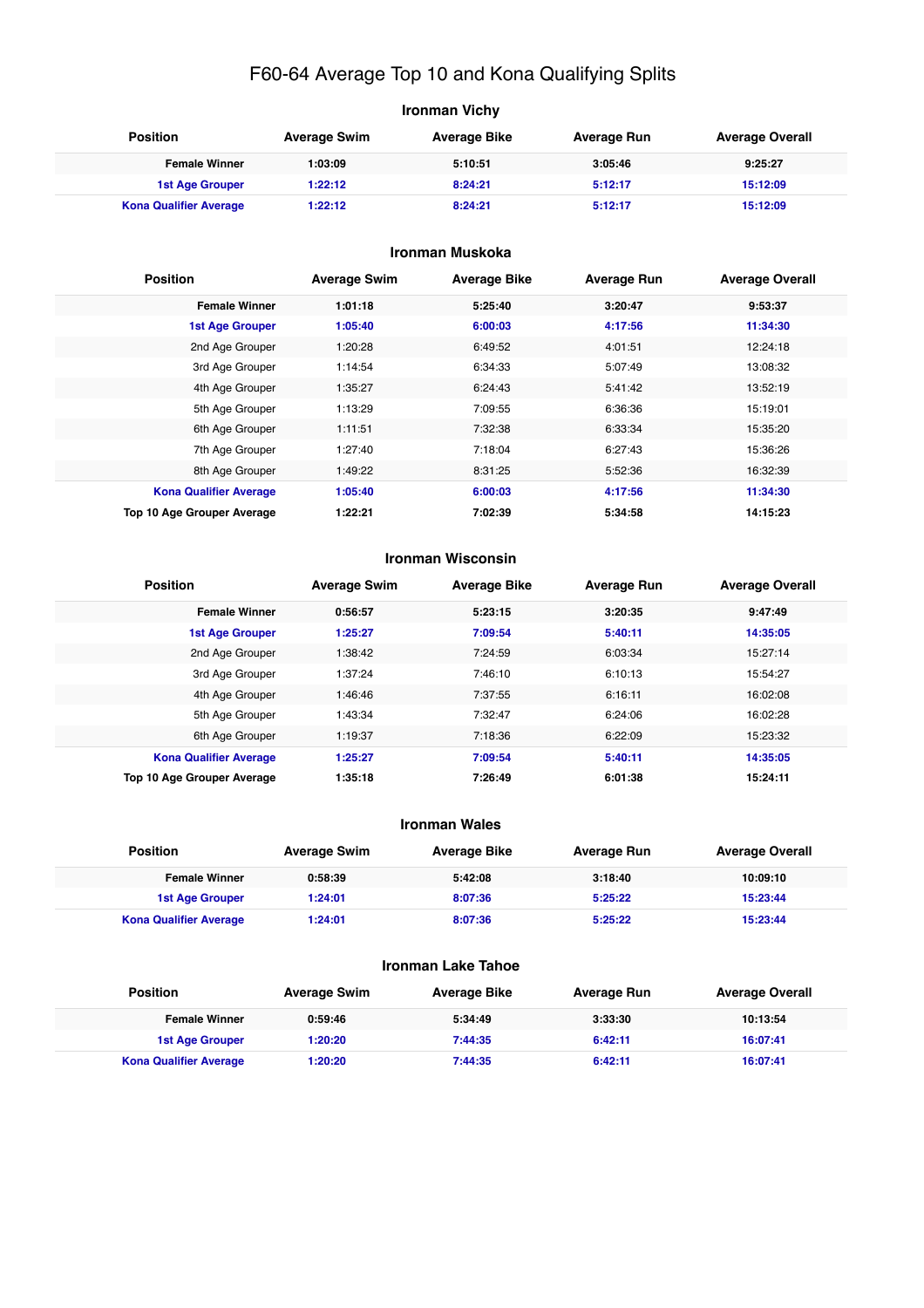#### **Ironman Mallorca**

| <b>Position</b>               | <b>Average Swim</b> | <b>Average Bike</b> | <b>Average Run</b> | <b>Average Overall</b> |
|-------------------------------|---------------------|---------------------|--------------------|------------------------|
| <b>Female Winner</b>          | 0:56:21             | 5:09:44             | 3:12:35            | 9:24:32                |
| <b>1st Age Grouper</b>        | 1:19:11             | 6:26:48             | 4:25:27            | 12:23:36               |
| 2nd Age Grouper               | 1:31:24             | 7:14:02             | 5:37:55            | 14:37:59               |
| <b>Kona Qualifier Average</b> | 1:19:11             | 6:26:48             | 4:25:27            | 12:23:36               |
| Top 10 Age Grouper Average    | 1:25:18             | 6:50:25             | 5:01:41            | 13:30:47               |

## **Ironman Chattanooga**

| <b>Position</b>               | <b>Average Swim</b> | <b>Average Bike</b> | <b>Average Run</b> | <b>Average Overall</b> |
|-------------------------------|---------------------|---------------------|--------------------|------------------------|
| <b>Female Winner</b>          | 0:44:53             | 4:55:39             | 3:10:10            | 8:55:27                |
| <b>1st Age Grouper</b>        | 1:05:18             | 6:45:35             | 5:05:05            | 13:08:07               |
| 2nd Age Grouper               | 1:27:19             | 6:51:09             | 5:01:56            | 13:38:05               |
| 3rd Age Grouper               | 1:09:16             | 6:51:21             | 5:44:19            | 13:57:44               |
| 4th Age Grouper               | 1:05:33             | 6:56:17             | 6:09:18            | 14:32:49               |
| 5th Age Grouper               | 1:13:46             | 7:03:11             | 6:13:27            | 14:56:45               |
| 6th Age Grouper               | 1:10:43             | 7:38:23             | 6:12:41            | 15:23:47               |
| 7th Age Grouper               | 1:15:57             | 7:51:36             | 6:03:47            | 15:38:17               |
| 8th Age Grouper               | 1:21:35             | 7:35:38             | 5:50:58            | 15:17:57               |
| 9th Age Grouper               | 1:23:58             | 7:39:06             | 6:07:14            | 15:27:45               |
| 10th Age Grouper              | 1:10:54             | 7:54:22             | 6:08:54            | 15:31:47               |
| <b>Kona Qualifier Average</b> | 1:05:18             | 6:45:35             | 5:05:05            | 13:08:07               |
| Top 10 Age Grouper Average    | 1:13:39             | 7:14:21             | 5:49:53            | 14:38:09               |

#### **Ironman Barcelona**

 $\label{eq:1}$ 

| <b>Position</b>               | <b>Average Swim</b> | <b>Average Bike</b> | <b>Average Run</b> | <b>Average Overall</b> |
|-------------------------------|---------------------|---------------------|--------------------|------------------------|
| <b>Female Winner</b>          | 1:00:19             | 4:41:29             | 3:03:25            | 8:48:02                |
| <b>1st Age Grouper</b>        | 1:25:03             | 6:44:46             | 5:30:12            | 13:50:41               |
| 2nd Age Grouper               | 1:33:32             | 6:48:20             | 5:52:28            | 14:25:56               |
| 3rd Age Grouper               | 1:20:03             | 6:40:49             | 6:56:59            | 15:07:02               |
| <b>Kona Qualifier Average</b> | 1:25:03             | 6:44:46             | 5:30:12            | 13:50:41               |
| Top 10 Age Grouper Average    | 1:27:26             | 6:45:24             | 5:56:28            | 14:20:03               |

## **Ironman World Championship**

| <b>Position</b>               | <b>Average Swim</b> | <b>Average Bike</b> | <b>Average Run</b> | <b>Average Overall</b> |
|-------------------------------|---------------------|---------------------|--------------------|------------------------|
| <b>Female Winner</b>          | 0:57:25             | 5:01:56             | 2:59:45            | 9:03:53                |
| <b>1st Age Grouper</b>        | 1:23:36             | 6:35:40             | 4:31:21            | 12:40:46               |
| 2nd Age Grouper               | 1:24:51             | 6:44:25             | 4:41:19            | 13:02:36               |
| 3rd Age Grouper               | 1:30:16             | 6:47:49             | 4:50:09            | 13:20:25               |
| 4th Age Grouper               | 1:27:47             | 6:50:15             | 5:03:23            | 13:33:20               |
| 5th Age Grouper               | 1:30:14             | 7:08:58             | 4:58:23            | 13:50:30               |
| 6th Age Grouper               | 1:30:42             | 7:08:48             | 5:08:41            | 14:01:43               |
| 7th Age Grouper               | 1:33:30             | 7:15:06             | 5:14:19            | 14:16:16               |
| 8th Age Grouper               | 1:35:29             | 7:17:38             | 5:22:44            | 14:31:37               |
| 9th Age Grouper               | 1:40:53             | 7:21:00             | 5:23:10            | 14:39:05               |
| 10th Age Grouper              | 1:37:43             | 7:22:50             | 5:33:20            | 14:49:57               |
| <b>Kona Qualifier Average</b> | 1:23:36             | 6:35:40             | 4:31:21            | 12:40:46               |
| Top 10 Age Grouper Average    | 1:31:22             | 7:02:56             | 5:04:17            | 13:51:45               |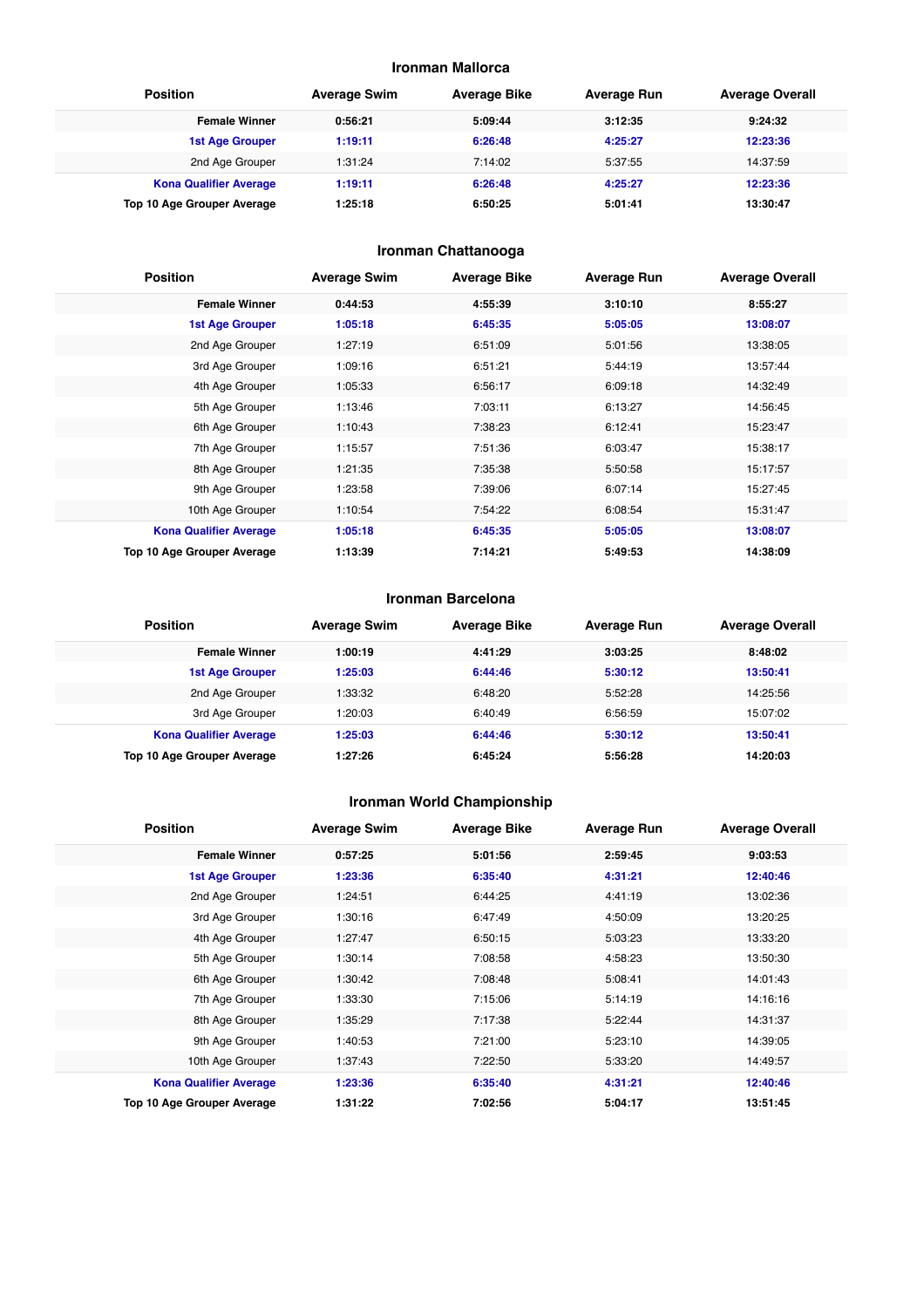#### **Ironman Louisville**

| <b>Position</b>               | <b>Average Swim</b> | <b>Average Bike</b> | <b>Average Run</b> | <b>Average Overall</b> |
|-------------------------------|---------------------|---------------------|--------------------|------------------------|
| <b>Female Winner</b>          | 0:53:32             | 5:16:29             | 3:19:50            | 9:36:15                |
| <b>1st Age Grouper</b>        | 1:33:58             | 6:58:19             | 5:23:44            | 14:17:59               |
| 2nd Age Grouper               | 1:03:21             | 6:57:58             | 5:56:04            | 14:40:27               |
| 3rd Age Grouper               | 1:35:04             | 7:20:58             | 5:47:47            | 15:05:24               |
| 4th Age Grouper               | 1:09:33             | 7:53:20             | 6:02:51            | 15:48:46               |
| 5th Age Grouper               | 1:21:22             | 8:02:55             | 5:30:41            | 15:17:58               |
| 6th Age Grouper               | 1:40:43             | 7:23:40             | 6:07:30            | 15:32:47               |
| 7th Age Grouper               | 1:40:54             | 6:30:57             | 5:34:07            | 14:15:36               |
| 8th Age Grouper               | 1:28:22             | 6:38:46             | 6:15:15            | 14:45:45               |
| 9th Age Grouper               | 1:25:27             | 7:33:01             | 5:48:38            | 15:06:33               |
| 10th Age Grouper              | 1:38:33             | 7:08:22             | 5:52:24            | 15:08:18               |
| <b>Kona Qualifier Average</b> | 1:33:58             | 6:58:19             | 5:23:44            | 14:17:59               |
| Top 10 Age Grouper Average    | 1:24:19             | 7:16:20             | 5:47:07            | 14:57:12               |

## **Ironman Maryland**

| <b>Position</b>               | <b>Average Swim</b> | <b>Average Bike</b> | <b>Average Run</b> | <b>Average Overall</b> |  |
|-------------------------------|---------------------|---------------------|--------------------|------------------------|--|
| <b>Female Winner</b>          | 0:53:01             | 5:06:43             | 3:26:46            | 9:34:29                |  |
| <b>1st Age Grouper</b>        | 1:01:41             | 5:52:02             | 4:53:26            | 12:01:52               |  |
| 2nd Age Grouper               | 1:12:00             | 6:03:37             | 5:13:14            | 12:48:10               |  |
| 3rd Age Grouper               | 1:16:07             | 6:20:03             | 5:31:22            | 13:29:33               |  |
| 4th Age Grouper               | 1:28:16             | 6:52:45             | 5:23:13            | 14:06:35               |  |
| 5th Age Grouper               | 1:20:55             | 6:31:53             | 6:04:24            | 14:16:15               |  |
| 6th Age Grouper               | 1:35:39             | 6:49:35             | 6:08:12            | 15:01:13               |  |
| 7th Age Grouper               | 1:24:19             | 6:55:29             | 6:28:37            | 15:23:21               |  |
| 8th Age Grouper               | 1:27:05             | 7:55:48             | 6:24:13            | 16:13:02               |  |
| <b>Kona Qualifier Average</b> | 1:01:41             | 5:52:02             | 4:53:26            | 12:01:52               |  |
| Top 10 Age Grouper Average    | 1:20:45             | 6:40:09             | 5:45:50            | 14:10:00               |  |

## **Ironman Los Cabos**

| <b>Position</b>               | <b>Average Swim</b> | <b>Average Bike</b> | <b>Average Run</b> | <b>Average Overall</b> |
|-------------------------------|---------------------|---------------------|--------------------|------------------------|
| <b>Female Winner</b>          | 0:53:11             | 5:06:17             | 6:23:48            | 9:26:08                |
| <b>1st Age Grouper</b>        | 1:28:20             | 7:36:46             | 5:33:26            | 14:54:57               |
| 2nd Age Grouper               | 1:21:31             | 8:03:30             | 5:42:31            | 15:28:36               |
| 3rd Age Grouper               | 1:28:51             | 7:11:55             | 6:12:18            | 15:07:42               |
| <b>Kona Qualifier Average</b> | 1:28:20             | 7:36:46             | 5:33:26            | 14:54:57               |
| Top 10 Age Grouper Average    | 1:25:42             | 7:42:29             | 5:44:50            | 15:10:57               |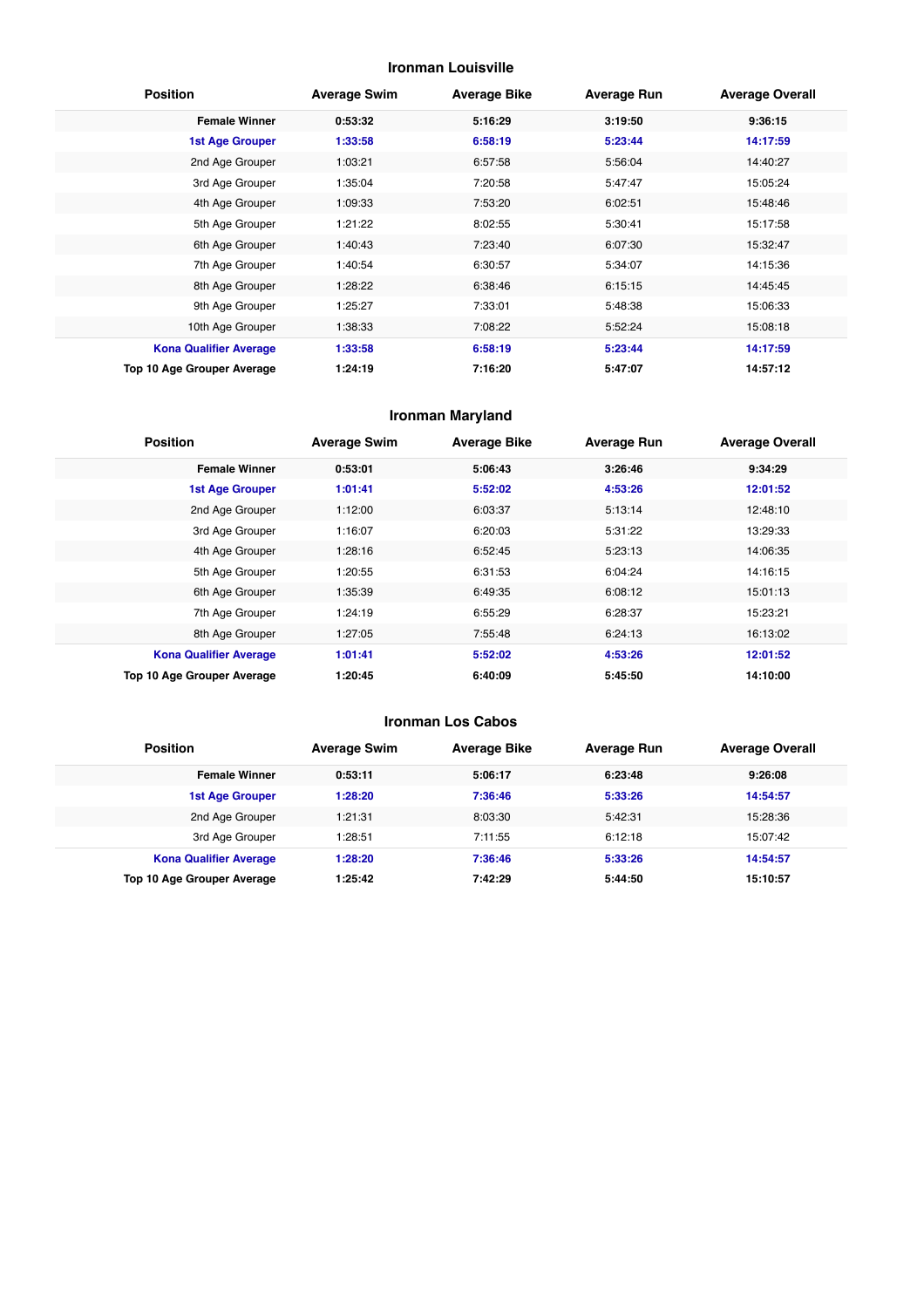#### **Ironman Florida**

| <b>Position</b>               | <b>Average Swim</b> | <b>Average Bike</b> | <b>Average Run</b> | <b>Average Overall</b> |
|-------------------------------|---------------------|---------------------|--------------------|------------------------|
| <b>Female Winner</b>          | 0:58:39             | 4:56:41             | 3:09:30            | 9:04:51                |
| <b>1st Age Grouper</b>        | 1:21:57             | 6:23:33             | 5:12:10            | 13:13:31               |
| 2nd Age Grouper               | 1:23:26             | 7:00:31             | 5:58:53            | 14:51:17               |
| 3rd Age Grouper               | 1:23:14             | 6:53:53             | 6:08:09            | 14:42:30               |
| 4th Age Grouper               | 1:24:34             | 7:11:16             | 6:23:56            | 15:18:17               |
| 5th Age Grouper               | 1:04:34             | 7:13:05             | 6:06:58            | 14:38:37               |
| 6th Age Grouper               | 1:23:14             | 7:05:06             | 6:42:08            | 15:25:58               |
| 7th Age Grouper               | 1:27:02             | 7:07:05             | 6:59:26            | 15:49:44               |
| 8th Age Grouper               | 0:54:24             | 7:25:08             | 6:35:33            | 15:09:56               |
| 9th Age Grouper               |                     | 7:53:50             | 5:10:02            | 13:30:43               |
| 10th Age Grouper              |                     | 6:25:09             | 7:07:39            | 13:42:39               |
| <b>Kona Qualifier Average</b> | 1:21:57             | 6:23:33             | 5:12:10            | 13:13:31               |
| Top 10 Age Grouper Average    | 1:17:57             | 6:56:36             | 6:04:28            | 14:37:57               |

#### **Ironman Fortaleza**

| <b>Position</b>               | <b>Average Swim</b> | <b>Average Bike</b> | <b>Average Run</b> | <b>Average Overall</b> |
|-------------------------------|---------------------|---------------------|--------------------|------------------------|
| <b>Female Winner</b>          | 0:51:52             | 4:57:46             | 3:15:59            | 9:09:20                |
| <b>1st Age Grouper</b>        | 1:32:59             | 6:54:42             | 5:45:25            | 14:21:43               |
| 2nd Age Grouper               | 2:06:19             | 7:19:38             | 6:43:38            | 16:19:21               |
| <b>Kona Qualifier Average</b> | 1:32:59             | 6:54:42             | 5:45:25            | 14:21:43               |
| Top 10 Age Grouper Average    | 1:49:39             | 7:07:10             | 6:14:31            | 15:20:32               |

## **Ironman Malaysia**

| <b>Position</b>               | <b>Average Swim</b> | <b>Average Bike</b> | <b>Average Run</b> | <b>Average Overall</b> |
|-------------------------------|---------------------|---------------------|--------------------|------------------------|
| <b>Female Winner</b>          | 0:59:11             | 4:58:44             | 3:23:11            | 9:26:38                |
| <b>1st Age Grouper</b>        | 1:25:05             | 7:29:01             | 5:00:03            | 14:06:33               |
| 2nd Age Grouper               | 1:41:53             | 8:16:25             | 6:41:02            | 16:54:29               |
| <b>Kona Qualifier Average</b> | 1:25:05             | 7:29:01             | 5:00:03            | 14:06:33               |
| Top 10 Age Grouper Average    | 1:33:29             | 7:52:43             | 5:50:32            | 15:30:31               |

#### **Ironman Arizona**

| <b>Position</b>               | <b>Average Swim</b> | <b>Average Bike</b> | <b>Average Run</b> | <b>Average Overall</b> |
|-------------------------------|---------------------|---------------------|--------------------|------------------------|
| <b>Female Winner</b>          | 0:57:13             | 5:00:14             | 3:08:59            | 9:11:01                |
| <b>1st Age Grouper</b>        | 1:21:46             | 6:26:08             | 5:35:42            | 13:38:16               |
| 2nd Age Grouper               | 1:39:13             | 7:01:08             | 5:43:16            | 14:42:59               |
| 3rd Age Grouper               | 1:33:36             | 7:05:07             | 5:58:20            | 15:00:33               |
| 4th Age Grouper               | 1:39:22             | 7:01:19             | 5:34:57            | 14:32:04               |
| 5th Age Grouper               | 1:26:53             | 7:34:21             | 6:15:14            | 15:39:08               |
| 6th Age Grouper               | 1:52:55             | 7:01:36             | 6:29:53            | 15:44:37               |
| 7th Age Grouper               | 1:44:22             | 7:49:15             | 6:29:29            | 16:21:47               |
| 8th Age Grouper               | 1:45:10             | 7:51:52             | 6:21:40            | 16:26:41               |
| 9th Age Grouper               | 1:56:31             | 7:57:07             | 6:22:29            | 16:36:06               |
| 10th Age Grouper              | 1:53:21             | 8:05:15             | 6:05:28            | 16:20:48               |
| <b>Kona Qualifier Average</b> | 1:20:50             | 6:26:47             | 5:32:23            | 13:34:04               |
| Top 10 Age Grouper Average    | 1:35:16             | 7:03:17             | 5:52:09            | 14:49:31               |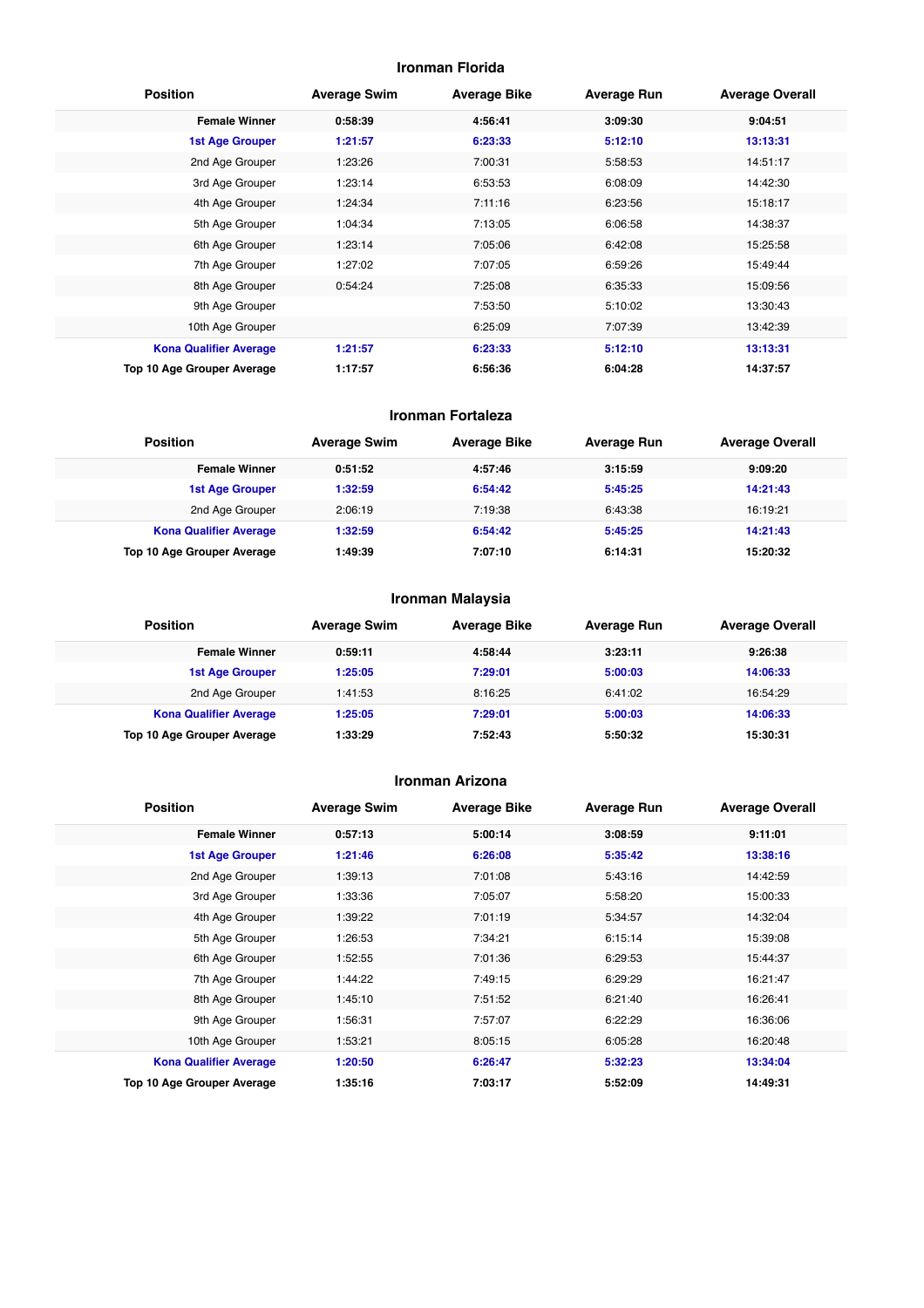#### **Ironman Cozumel**

| <b>Position</b>               | <b>Average Swim</b> | <b>Average Bike</b> | <b>Average Run</b> | <b>Average Overall</b> |
|-------------------------------|---------------------|---------------------|--------------------|------------------------|
| <b>Female Winner</b>          | 0:49:18             | 5:00:51             | 3:11:56            | 9:08:24                |
| <b>1st Age Grouper</b>        | 1:16:38             | 6:56:25             | 5:25:18            | 13:54:00               |
| 2nd Age Grouper               | 1:18:25             | 7:36:56             | 5:56:06            | 15:07:55               |
| 3rd Age Grouper               | 1:10:40             | 8:24:34             | 4:43:54            | 14:04:24               |
| 4th Age Grouper               | 1:16:22             | 7:31:37             | 6:10:05            | 15:17:07               |
| 5th Age Grouper               | 1:16:09             | 7:44:51             | 6:22:32            | 15:40:24               |
| 6th Age Grouper               | 1:16:00             | 8:26:35             | 6:24:43            | 16:28:39               |
| 7th Age Grouper               |                     | 8:18:41             | 7:09:08            | 16:39:41               |
| <b>Kona Qualifier Average</b> | 1:16:38             | 6:56:25             | 5:25:18            | 13:54:00               |
| Top 10 Age Grouper Average    | 1:12:12             | 7:36:51             | 5:49:53            | 14:55:36               |

#### **Ironman Western Australia**

| <b>Position</b>               | <b>Average Swim</b> | <b>Average Bike</b> | <b>Average Run</b> | <b>Average Overall</b> |  |
|-------------------------------|---------------------|---------------------|--------------------|------------------------|--|
| <b>Female Winner</b>          | 0:55:48             | 4:59:23             | 3:12:57            | 9:10:38                |  |
| <b>1st Age Grouper</b>        | 1:21:01             | 6:40:43             | 5:26:05            | 13:39:35               |  |
| 2nd Age Grouper               | 1:45:15             | 6:56:15             | 5:27:18            | 14:24:44               |  |
| 3rd Age Grouper               | 1:32:19             | 6:53:21             | 6:40:44            | 15:23:57               |  |
| 4th Age Grouper               | 1:39:10             | 7:10:42             | 6:46:03            | 15:56:25               |  |
| 5th Age Grouper               | 1:31:00             | 7:37:47             | 6:58:08            | 16:29:05               |  |
| 6th Age Grouper               | 1:38:01             | 7:18:43             | 7:38:18            | 16:51:58               |  |
| <b>Kona Qualifier Average</b> | 1:21:01             | 6:40:43             | 5:26:05            | 13:39:35               |  |
| Top 10 Age Grouper Average    | 1:33:24             | 7:00:18             | 6:12:14            | 15:02:45               |  |

#### **Ironman New Zealand**

| <b>Position</b>               | <b>Average Swim</b> | <b>Average Bike</b> | <b>Average Run</b> | <b>Average Overall</b> |
|-------------------------------|---------------------|---------------------|--------------------|------------------------|
| <b>Female Winner</b>          | 0:50:18             | 5:09:42             | 3:13:07            | 9:18:08                |
| <b>1st Age Grouper</b>        | 1:21:11             | 7:14:23             | 5:28:28            | 14:18:34               |
| 2nd Age Grouper               | 1:27:11             | 7:20:34             | 5:25:58            | 14:28:32               |
| 3rd Age Grouper               | 1:22:38             | 7:16:33             | 5:40:57            | 14:35:33               |
| 4th Age Grouper               | 1:28:45             | 7:42:32             | 5:56:16            | 15:26:03               |
| 5th Age Grouper               | 1:01:37             | 7:54:50             | 6:18:47            | 16:00:04               |
| 6th Age Grouper               | 1:23:59             | 7:59:30             | 6:09:24            | 15:49:34               |
| 7th Age Grouper               | 1:24:25             | 7:30:00             | 5:32:03            | 14:45:37               |
| 8th Age Grouper               | 1:23:12             | 6:48:16             | 6:05:11            | 14:48:36               |
| 9th Age Grouper               | 1:27:11             | 7:19:09             | 6:16:23            | 15:18:23               |
| 10th Age Grouper              | 1:34:06             | 7:52:27             | 5:45:50            | 15:32:22               |
| <b>Kona Qualifier Average</b> | 1:21:11             | 7:14:23             | 5:28:28            | 14:18:34               |
| Top 10 Age Grouper Average    | 1:22:14             | 7:27:03             | 5:43:52            | 14:52:27               |

## **Ironman Melbourne**

| <b>Position</b>               | <b>Average Swim</b> | <b>Average Bike</b> | <b>Average Run</b> | <b>Average Overall</b> |  |
|-------------------------------|---------------------|---------------------|--------------------|------------------------|--|
| <b>Female Winner</b>          | 0:53:25             | 4:46:42             | 3:04:12            | 8:48:33                |  |
| <b>1st Age Grouper</b>        | 1:27:50             | 7:18:15             | 5:45:26            | 14:50:09               |  |
| 2nd Age Grouper               | 1:25:07             | 7:20:10             | 5:30:00            | 14:31:44               |  |
| 3rd Age Grouper               | 1:17:12             | 7:03:45             | 6:37:13            | 15:16:02               |  |
| 4th Age Grouper               | 1:52:03             | 7:34:42             | 4:58:49            | 14:47:03               |  |
| 5th Age Grouper               | 1:33:10             | 7:19:37             | 7:12:34            | 16:26:03               |  |
| <b>Kona Qualifier Average</b> | 1:27:50             | 7:18:15             | 5:45:26            | 14:50:09               |  |
| Top 10 Age Grouper Average    | 1:28:09             | 7:17:26             | 5:58:00            | 15:02:07               |  |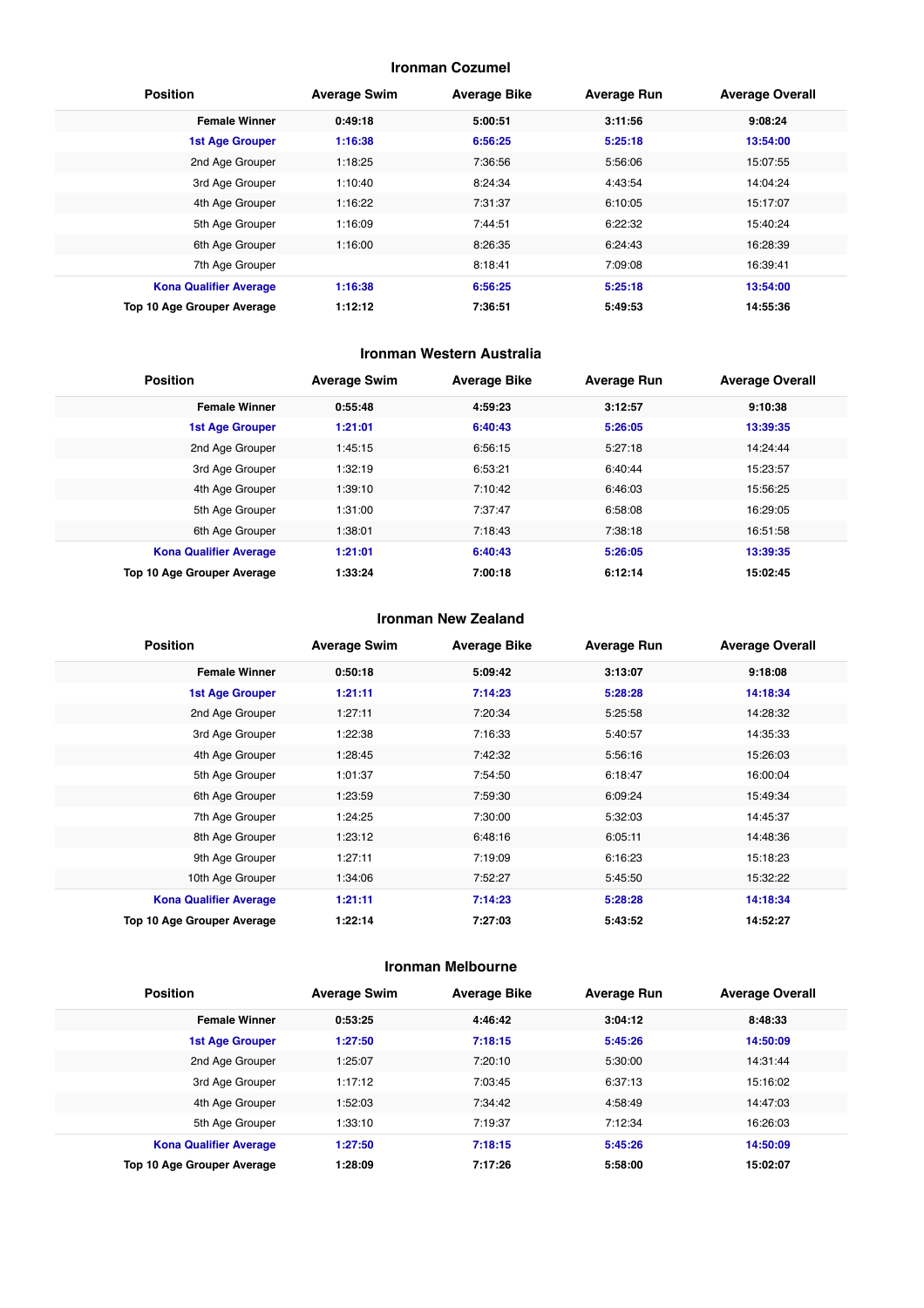#### **Ironman South Africa**

| <b>Position</b>               | <b>Average Swim</b> | <b>Average Bike</b> | <b>Average Run</b> | <b>Average Overall</b> |
|-------------------------------|---------------------|---------------------|--------------------|------------------------|
| <b>Female Winner</b>          | 0:59:05             | 5:05:20             | 3:10:03            | 9:19:21                |
| <b>1st Age Grouper</b>        | 1:33:17             | 7:17:48             | 5:51:45            | 15:05:10               |
| 2nd Age Grouper               | 1:40:57             | 8:16:39             | 6:07:23            | 16:24:37               |
| <b>Kona Qualifier Average</b> | 1:33:17             | 7:17:48             | 5:51:45            | 15:05:10               |
| Top 10 Age Grouper Average    | 1:35:12             | 7:32:30             | 5:55:39            | 15:25:02               |

## **Ironman Australia**

| <b>Position</b>               | <b>Average Swim</b> | <b>Average Bike</b> | <b>Average Run</b> | <b>Average Overall</b> |  |
|-------------------------------|---------------------|---------------------|--------------------|------------------------|--|
| <b>Female Winner</b>          | 0:52:16             | 5:14:54             | 3:11:41            | 9:21:37                |  |
| <b>1st Age Grouper</b>        | 1:14:45             | 7:21:12             | 4:52:35            | 13:37:00               |  |
| 2nd Age Grouper               | 1:30:17             | 7:24:29             | 5:45:51            | 14:55:47               |  |
| 3rd Age Grouper               | 1:09:27             | 7:00:05             | 5:35:36            | 13:55:43               |  |
| 4th Age Grouper               | 1:25:14             | 7:29:58             | 6:05:58            | 15:19:06               |  |
| 5th Age Grouper               | 1:26:31             | 7:36:46             | 5:55:49            | 15:14:22               |  |
| 6th Age Grouper               | 1:27:19             | 8:02:33             | 6:24:36            | 16:11:16               |  |
| <b>Kona Qualifier Average</b> | 1:14:45             | 7:21:12             | 4:52:35            | 13:37:00               |  |
| Top 10 Age Grouper Average    | 1:21:03             | 7:25:03             | 5:31:45            | 14:30:32               |  |

#### **Ironman Texas**

| <b>Position</b>               | <b>Average Swim</b> | <b>Average Bike</b> | <b>Average Run</b> | <b>Average Overall</b> |
|-------------------------------|---------------------|---------------------|--------------------|------------------------|
| <b>Female Winner</b>          | 0:54:44             | 5:01:01             | 3:05:21            | 8:54:24                |
| <b>1st Age Grouper</b>        | 1:24:17             | 6:12:29             | 5:28:56            | 13:19:46               |
| 2nd Age Grouper               | 1:38:31             | 6:50:27             | 5:37:00            | 14:28:49               |
| 3rd Age Grouper               | 1:48:45             | 7:03:03             | 6:07:00            | 15:15:57               |
| 4th Age Grouper               | 1:38:40             | 7:20:00             | 6:07:02            | 15:27:10               |
| 5th Age Grouper               | 1:44:06             | 8:04:55             | 6:20:43            | 16:28:27               |
| 6th Age Grouper               | 1:48:46             | 7:55:26             | 6:25:44            | 16:35:38               |
| <b>Kona Qualifier Average</b> | 1:24:17             | 6:12:29             | 5:28:56            | 13:19:46               |
| Top 10 Age Grouper Average    | 1:39:49             | 7:09:04             | 5:58:11            | 15:06:37               |

#### **Ironman Lanzarote**

| <b>Position</b>               | <b>Average Swim</b> | <b>Average Bike</b> | <b>Average Run</b> | <b>Average Overall</b> |
|-------------------------------|---------------------|---------------------|--------------------|------------------------|
| <b>Female Winner</b>          | 0:55:38             | 5:39:59             | 3:09:28            | 9:52:17                |
| <b>1st Age Grouper</b>        | 1:24:31             | 7:28:21             | 4:31:10            | 13:42:07               |
| 2nd Age Grouper               | 1:21:58             | 8:34:02             | 5:27:19            | 15:42:48               |
| 3rd Age Grouper               | 1:25:13             | 8:35:08             | 5:34:26            | 16:11:56               |
| <b>Kona Qualifier Average</b> | 1:24:31             | 7:28:21             | 4:31:10            | 13:42:07               |
| Top 10 Age Grouper Average    | 1:24:08             | 7:54:51             | 4:55:03            | 14:36:13               |

#### **Ironman Brazil**

| <b>Position</b>               | <b>Average Swim</b> | <b>Average Bike</b> | <b>Average Run</b> | <b>Average Overall</b> |
|-------------------------------|---------------------|---------------------|--------------------|------------------------|
| <b>Female Winner</b>          | 0:56:08             | 4:58:02             | 3:59:39            | 9:34:30                |
| 1st Age Grouper               | 1:34:31             | 5:32:34             | 4:41:22            | 14:49:36               |
| 2nd Age Grouper               | 1:29:52             | 2:59:46             | 2:34:28            | 14:17:23               |
| 3rd Age Grouper               | 1:33:22             | 7:11:50             | 5:45:51            | 14:48:19               |
| <b>Kona Qualifier Average</b> | 1:34:31             | 5:32:34             | 4:41:22            | 14:49:36               |
| Top 10 Age Grouper Average    | 1:33:13             | 5:06:46             | 4:17:42            | 14:41:23               |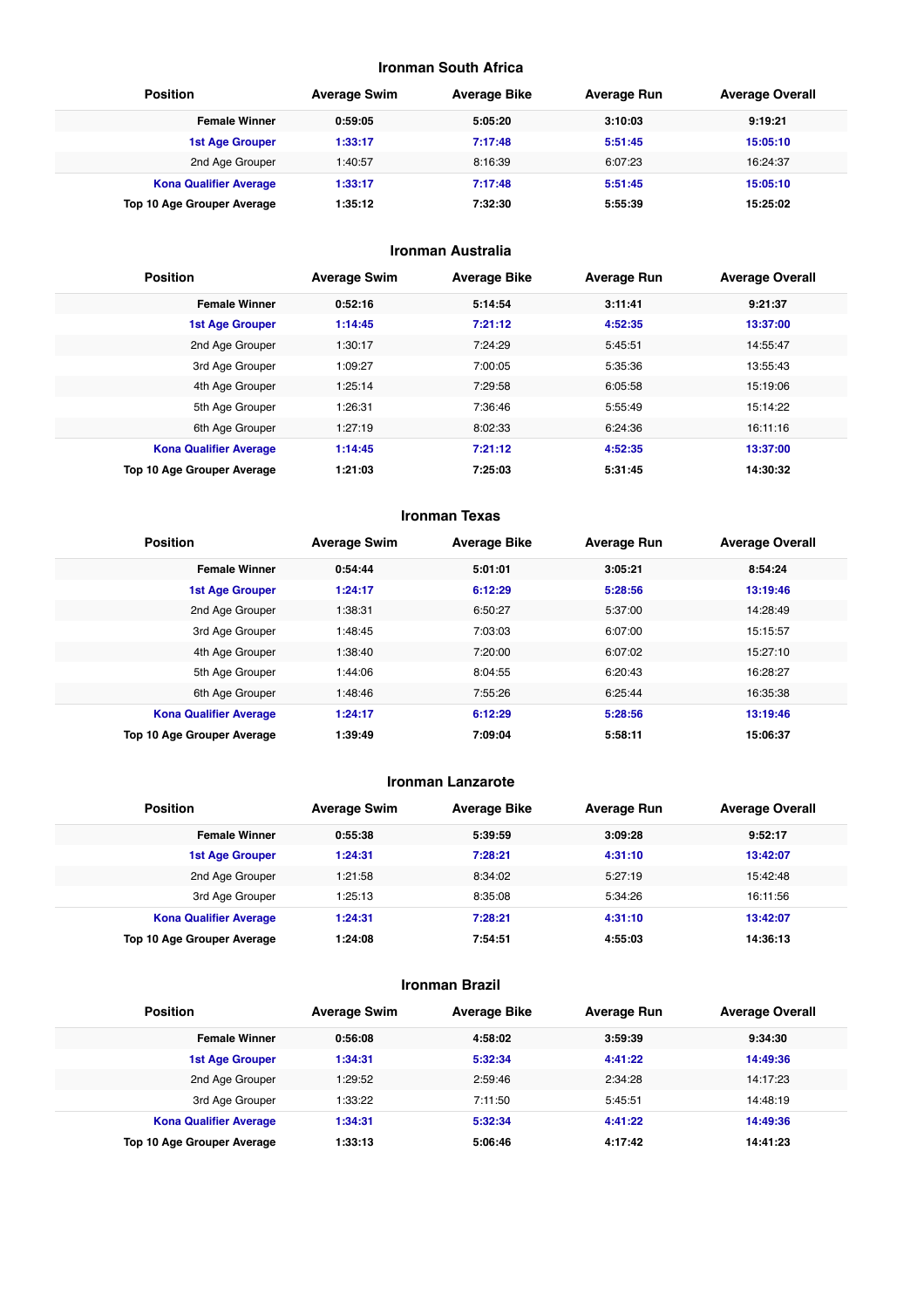#### **Ironman France**

| <b>Position</b>               | <b>Average Swim</b> | <b>Average Bike</b> | <b>Average Run</b> | <b>Average Overall</b> |
|-------------------------------|---------------------|---------------------|--------------------|------------------------|
| <b>Female Winner</b>          | 0:57:30             | 5:23:21             | 3:07:26            | 9:34:29                |
| <b>1st Age Grouper</b>        | 1:27:16             | 7:23:22             | 5:04:08            | 14:12:05               |
| 2nd Age Grouper               | 1:33:10             | 7:43:11             | 5:24:56            | 14:57:17               |
| 3rd Age Grouper               | 1:22:34             | 7:50:20             | 5:51:35            | 15:27:15               |
| <b>Kona Qualifier Average</b> | 1:27:16             | 7:23:22             | 5:04:08            | 14:12:05               |
| Top 10 Age Grouper Average    | 1:28:06             | 7:34:42             | 5:19:51            | 14:40:40               |

#### **Ironman Cairns**

| <b>Position</b>               | <b>Average Swim</b> | <b>Average Bike</b> | <b>Average Run</b> | <b>Average Overall</b> |
|-------------------------------|---------------------|---------------------|--------------------|------------------------|
| <b>Female Winner</b>          | 0:53:21             | 5:09:07             | 3:10:14            | 9:17:24                |
| <b>1st Age Grouper</b>        | 1:27:48             | 6:55:44             | 5:23:11            | 14:01:42               |
| 2nd Age Grouper               | 1:38:49             | 7:06:58             | 6:26:46            | 15:24:49               |
| <b>Kona Qualifier Average</b> | 1:27:48             | 6:55:44             | 5:23:11            | 14:01:42               |
| Top 10 Age Grouper Average    | 1:32:32             | 7:00:33             | 5:50:26            | 14:37:19               |

#### **Ironman Austria**

| <b>Position</b>               | <b>Average Swim</b> | <b>Average Bike</b> | <b>Average Run</b> | <b>Average Overall</b> |  |
|-------------------------------|---------------------|---------------------|--------------------|------------------------|--|
| <b>Female Winner</b>          | 0:53:12             | 4:56:35             | 3:05:10            | 9:00:01                |  |
| <b>1st Age Grouper</b>        | 1:03:40             | 6:41:12             | 5:23:07            | 13:45:28               |  |
| 2nd Age Grouper               | 1:11:49             | 7:14:06             | 5:21:41            | 14:21:38               |  |
| 3rd Age Grouper               | 1:51:55             | 7:12:58             | 5:31:17            | 14:58:41               |  |
| 4th Age Grouper               | 1:30:50             | 7:28:23             | 5:57:32            | 15:23:07               |  |
| 5th Age Grouper               | 1:53:55             | 7:13:27             | 5:54:48            | 15:34:35               |  |
| 6th Age Grouper               | 1:24:23             | 8:04:56             | 6:29:43            | 16:15:01               |  |
| 7th Age Grouper               | 1:52:14             | 7:59:31             | 6:12:13            | 16:27:16               |  |
| <b>Kona Qualifier Average</b> | 1:03:40             | 6:41:12             | 5:23:07            | 13:45:28               |  |
| Top 10 Age Grouper Average    | 1:21:23             | 7:07:37             | 5:34:06            | 14:34:24               |  |
|                               |                     |                     |                    |                        |  |

## **Ironman Frankfurt**

| <b>Position</b>               | <b>Average Swim</b> | <b>Average Bike</b> | <b>Average Run</b> | <b>Average Overall</b> |
|-------------------------------|---------------------|---------------------|--------------------|------------------------|
| <b>Female Winner</b>          | 0:52:09             | 4:57:30             | 3:06:29            | 9:01:28                |
| <b>1st Age Grouper</b>        | 1:03:57             | 5:44:13             | 5:45:59            | 13:55:13               |
| 2nd Age Grouper               | 1:26:54             | 7:04:26             | 5:45:16            | 14:30:41               |
| 3rd Age Grouper               | 1:37:33             | 6:51:41             | 5:20:53            | 14:09:07               |
| 4th Age Grouper               | 1:32:25             | 7:02:49             | 5:45:32            | 14:31:18               |
| <b>Kona Qualifier Average</b> | 1:03:57             | 5:44:13             | 5:45:59            | 13:55:13               |
| Top 10 Age Grouper Average    | 1:14:52             | 6:16:26             | 5:43:41            | 14:08:15               |

## **Ironman UK**

| <b>Position</b>               | <b>Average Swim</b> | <b>Average Bike</b> | Average Run | <b>Average Overall</b> |
|-------------------------------|---------------------|---------------------|-------------|------------------------|
| <b>Female Winner</b>          | 0:54:47             | 5:34:58             | 3:09:13     | 9:44:26                |
| <b>1st Age Grouper</b>        | 1:25:50             | 8:02:02             | 5:19:44     | 15:11:38               |
| <b>Kona Qualifier Average</b> | 1:25:50             | 8:02:02             | 5:19:44     | 15:11:38               |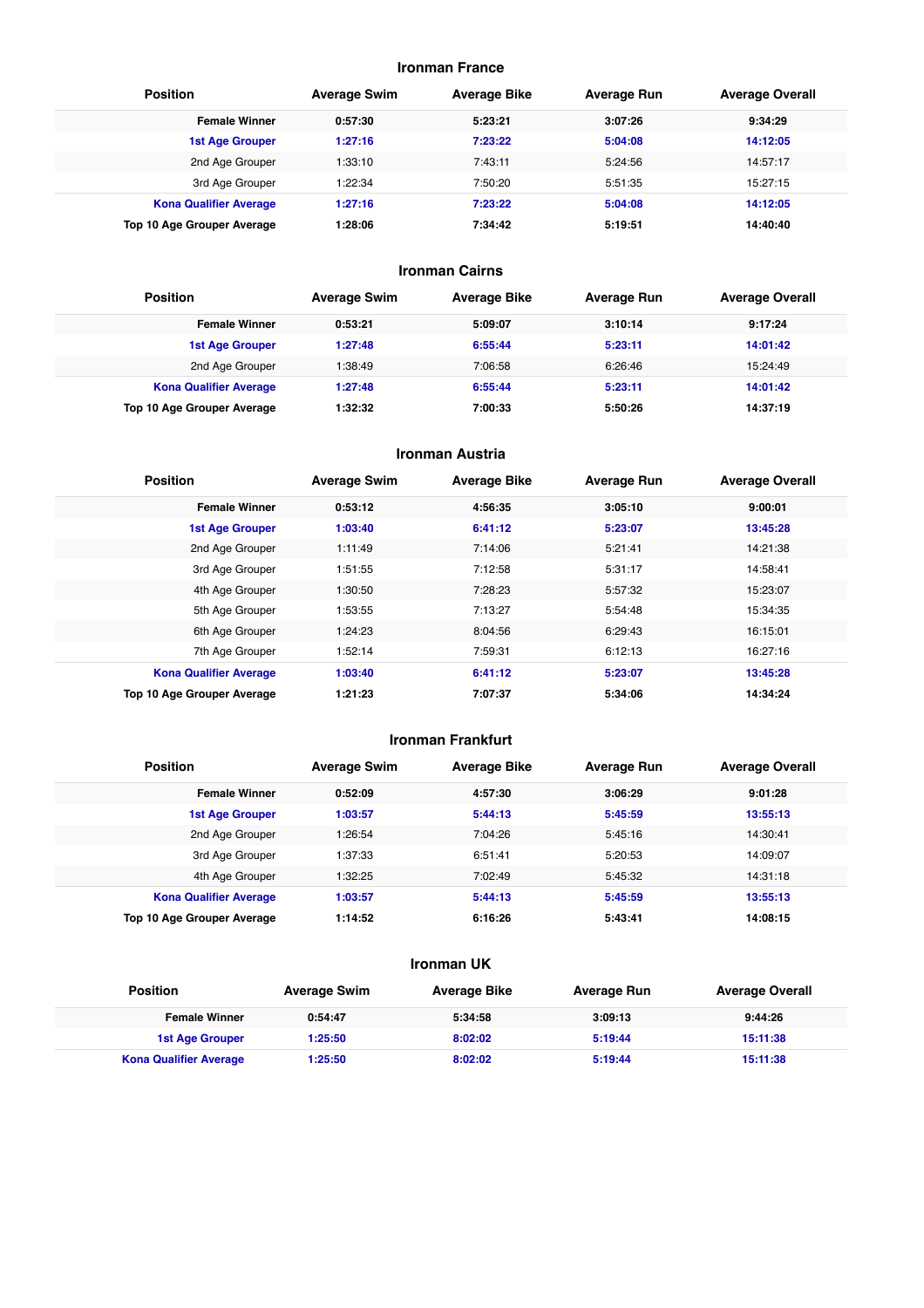## **Ironman Lake Placid**

| <b>Position</b>               | <b>Average Swim</b> | <b>Average Bike</b> | <b>Average Run</b> | <b>Average Overall</b> |
|-------------------------------|---------------------|---------------------|--------------------|------------------------|
| <b>Female Winner</b>          | 0:58:19             | 5:19:59             | 3:16:59            | 9:40:45                |
| <b>1st Age Grouper</b>        | 1:18:05             | 7:02:21             | 5:25:35            | 14:04:03               |
| 2nd Age Grouper               | 1:25:20             | 7:38:52             | 5:11:04            | 14:32:29               |
| 3rd Age Grouper               | 1:14:57             | 7:32:23             | 6:13:54            | 15:22:40               |
| 4th Age Grouper               | 1:26:48             | 7:41:08             | 6:00:18            | 15:24:56               |
| 5th Age Grouper               | 1:37:13             | 7:47:28             | 5:46:34            | 15:33:29               |
| 6th Age Grouper               | 1:26:46             | 7:43:56             | 6:04:08            | 15:32:18               |
| 7th Age Grouper               | 1:43:05             | 7:41:02             | 6:30:48            | 16:12:49               |
| 8th Age Grouper               | 1:44:38             | 8:04:17             | 5:31:34            | 15:42:28               |
| 9th Age Grouper               | 1:24:30             | 8:16:15             | 6:25:11            | 16:30:43               |
| <b>Kona Qualifier Average</b> | 1:18:05             | 7:02:21             | 5:25:35            | 14:04:03               |
| Top 10 Age Grouper Average    | 1:24:46             | 7:31:47             | 5:45:00            | 15:00:28               |

#### **Ironman Switzerland**

| <b>Position</b>               | <b>Average Swim</b> | <b>Average Bike</b> | <b>Average Run</b> | <b>Average Overall</b> |  |
|-------------------------------|---------------------|---------------------|--------------------|------------------------|--|
| <b>Female Winner</b>          | 0:58:45             | 5:00:37             | 3:13:43            | 9:16:24                |  |
| <b>1st Age Grouper</b>        | 1:13:36             | 5:36:57             | 7:11:13            | 14:10:26               |  |
| 2nd Age Grouper               | 1:46:26             | 7:28:19             | 5:26:29            | 14:55:01               |  |
| 3rd Age Grouper               | 1:37:50             | 7:28:55             | 5:41:18            | 15:04:42               |  |
| 4th Age Grouper               |                     | 7:06:05             | 6:31:36            | 15:37:37               |  |
| <b>Kona Qualifier Average</b> | 1:13:36             | 5:36:57             | 7:11:13            | 14:10:26               |  |
| Top 10 Age Grouper Average    | 1:15:24             | 6:24:02             | 6:33:33            | 14:36:03               |  |

#### **Ironman Canada**

| <b>Female Winner</b><br>0:56:18<br>5:11:00<br>3:17:27<br>9:28:52<br>1:24:01<br>5:23:53<br>13:57:50<br><b>1st Age Grouper</b><br>6:55:29<br>2nd Age Grouper<br>7:23:12<br>5:15:26<br>14:16:51<br>1:24:55<br>3rd Age Grouper<br>7:30:02<br>5:39:35<br>14:56:11<br>1:19:07<br>4th Age Grouper<br>1:04:01<br>6:40:36<br>6:59:42<br>15:11:24<br>5th Age Grouper<br>1:27:22<br>7:54:13<br>6:15:49<br>15:56:47<br>6th Age Grouper<br>1:31:32<br>8:02:44<br>6:16:11<br>16:04:44<br>7:49:34<br>16:11:08<br>7th Age Grouper<br>0:47:32<br>6:25:34<br>8th Age Grouper<br>1:41:20<br>7:37:24<br>6:10:17<br>15:53:14<br>9th Age Grouper<br>1:36:36<br>7:20:26<br>6:56:18<br>16:19:05<br>10th Age Grouper<br>7:57:30<br>1:38:30<br>6:27:27<br>16:24:49<br>1:24:01<br>5:23:53<br>13:57:50<br><b>Kona Qualifier Average</b><br>6:55:29<br>1:20:26<br>14:55:28<br>Top 10 Age Grouper Average<br>7:18:59<br>5:54:37 | <b>Position</b> | <b>Average Swim</b> | <b>Average Bike</b> | <b>Average Run</b> | <b>Average Overall</b> |
|---------------------------------------------------------------------------------------------------------------------------------------------------------------------------------------------------------------------------------------------------------------------------------------------------------------------------------------------------------------------------------------------------------------------------------------------------------------------------------------------------------------------------------------------------------------------------------------------------------------------------------------------------------------------------------------------------------------------------------------------------------------------------------------------------------------------------------------------------------------------------------------------------|-----------------|---------------------|---------------------|--------------------|------------------------|
|                                                                                                                                                                                                                                                                                                                                                                                                                                                                                                                                                                                                                                                                                                                                                                                                                                                                                                   |                 |                     |                     |                    |                        |
|                                                                                                                                                                                                                                                                                                                                                                                                                                                                                                                                                                                                                                                                                                                                                                                                                                                                                                   |                 |                     |                     |                    |                        |
|                                                                                                                                                                                                                                                                                                                                                                                                                                                                                                                                                                                                                                                                                                                                                                                                                                                                                                   |                 |                     |                     |                    |                        |
|                                                                                                                                                                                                                                                                                                                                                                                                                                                                                                                                                                                                                                                                                                                                                                                                                                                                                                   |                 |                     |                     |                    |                        |
|                                                                                                                                                                                                                                                                                                                                                                                                                                                                                                                                                                                                                                                                                                                                                                                                                                                                                                   |                 |                     |                     |                    |                        |
|                                                                                                                                                                                                                                                                                                                                                                                                                                                                                                                                                                                                                                                                                                                                                                                                                                                                                                   |                 |                     |                     |                    |                        |
|                                                                                                                                                                                                                                                                                                                                                                                                                                                                                                                                                                                                                                                                                                                                                                                                                                                                                                   |                 |                     |                     |                    |                        |
|                                                                                                                                                                                                                                                                                                                                                                                                                                                                                                                                                                                                                                                                                                                                                                                                                                                                                                   |                 |                     |                     |                    |                        |
|                                                                                                                                                                                                                                                                                                                                                                                                                                                                                                                                                                                                                                                                                                                                                                                                                                                                                                   |                 |                     |                     |                    |                        |
|                                                                                                                                                                                                                                                                                                                                                                                                                                                                                                                                                                                                                                                                                                                                                                                                                                                                                                   |                 |                     |                     |                    |                        |
|                                                                                                                                                                                                                                                                                                                                                                                                                                                                                                                                                                                                                                                                                                                                                                                                                                                                                                   |                 |                     |                     |                    |                        |
|                                                                                                                                                                                                                                                                                                                                                                                                                                                                                                                                                                                                                                                                                                                                                                                                                                                                                                   |                 |                     |                     |                    |                        |
|                                                                                                                                                                                                                                                                                                                                                                                                                                                                                                                                                                                                                                                                                                                                                                                                                                                                                                   |                 |                     |                     |                    |                        |

## **Ironman Maastricht-Limburg**

| <b>Position</b>               | <b>Average Swim</b> | <b>Average Bike</b> | Average Run | <b>Average Overall</b> |
|-------------------------------|---------------------|---------------------|-------------|------------------------|
| <b>Female Winner</b>          | 0:56:26             | 5:16:10             | 3:21:17     | 9:39:24                |
| <b>1st Age Grouper</b>        | 1:21:34             | 7:38:27             | 5:47:38     | 15:00:28               |
| <b>Kona Qualifier Average</b> | 1:21:34             | 7:38:27             | 5:47:38     | 15:00:28               |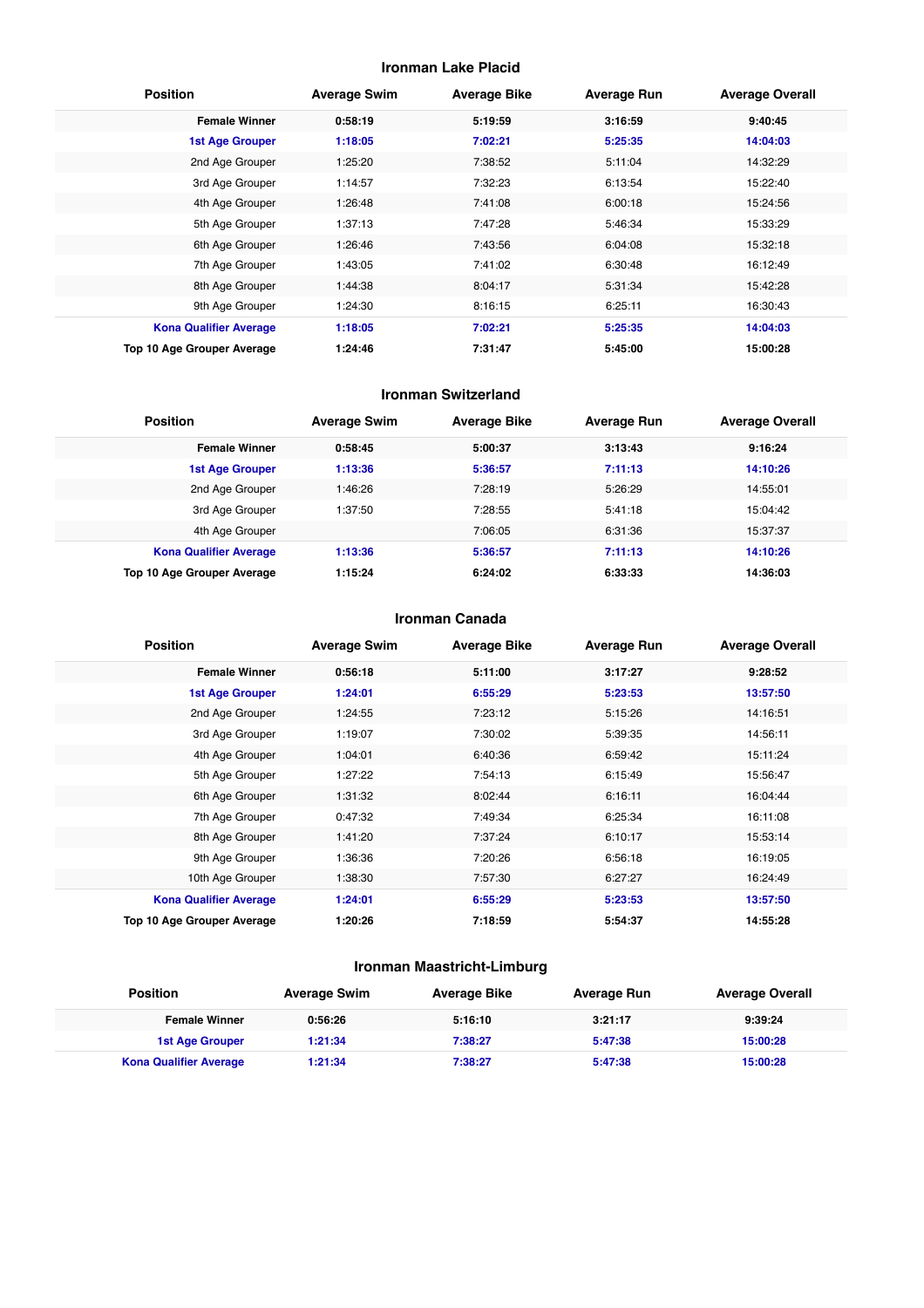#### **Ironman Boulder**

| <b>Position</b>               | <b>Average Swim</b> | <b>Average Bike</b> | <b>Average Run</b> | <b>Average Overall</b> |
|-------------------------------|---------------------|---------------------|--------------------|------------------------|
| <b>Female Winner</b>          | 1:05:01             | 4:56:46             | 3:27:02            | 9:36:47                |
| <b>1st Age Grouper</b>        | 1:13:43             | 6:06:47             | 5:21:37            | 13:00:18               |
| 2nd Age Grouper               | 1:28:26             | 6:37:17             | 5:35:39            | 14:01:57               |
| 3rd Age Grouper               | 1:41:13             | 6:19:07             | 6:14:25            | 14:32:30               |
| 4th Age Grouper               | 1:46:24             | 6:57:05             | 6:20:25            | 15:35:55               |
| 5th Age Grouper               | 1:37:57             | 6:54:33             | 6:43:39            | 15:39:55               |
| 6th Age Grouper               | 1:41:13             | 7:55:22             | 6:15:10            | 16:21:44               |
| 7th Age Grouper               | 1:53:50             | 7:10:54             | 7:16:37            | 16:50:09               |
| 8th Age Grouper               | 1:43:04             | 7:51:52             | 6:53:51            | 16:48:21               |
| 9th Age Grouper               | 1:54:44             | 7:55:35             | 6:40:50            | 16:52:16               |
| <b>Kona Qualifier Average</b> | 1:13:43             | 6:06:47             | 5:21:37            | 13:00:18               |
| Top 10 Age Grouper Average    | 1:38:57             | 6:59:21             | 6:19:21            | 15:21:35               |

#### **Ironman Sweden**

| <b>Position</b>               | <b>Average Swim</b> | <b>Average Bike</b> | <b>Average Run</b> | <b>Average Overall</b> |  |
|-------------------------------|---------------------|---------------------|--------------------|------------------------|--|
| <b>Female Winner</b>          | 0:55:01             | 4:54:58             | 3:10:40            | 9:04:11                |  |
| 1st Age Grouper               | 1:31:00             | 6:54:48             | 5:13:23            | 13:52:59               |  |
| 2nd Age Grouper               | 1:44:34             | 7:18:26             | 5:44:16            | 15:05:31               |  |
| 3rd Age Grouper               | 2:12:40             | 7:04:56             | 5:30:14            | 15:04:21               |  |
| 4th Age Grouper               | 1:27:56             | 8:16:05             | 5:15:12            | 15:10:22               |  |
| <b>Kona Qualifier Average</b> | 1:31:00             | 6:54:48             | 5:13:23            | 13:52:59               |  |
| Top 10 Age Grouper Average    | 1:40:54             | 7:15:05             | 5:27:18            | 14:38:46               |  |

#### **Ironman Copenhagen**

| <b>Position</b>               | <b>Average Swim</b> | <b>Average Bike</b> | <b>Average Run</b> | <b>Average Overall</b> |
|-------------------------------|---------------------|---------------------|--------------------|------------------------|
| <b>Female Winner</b>          | 0:50:45             | 4:45:29             | 3:09:45            | 8:50:19                |
| <b>1st Age Grouper</b>        | 1:15:53             | 6:19:49             | 4:22:05            | 12:13:07               |
| 2nd Age Grouper               | 0:45:27             | 6:17:02             | 5:25:22            | 13:33:31               |
| <b>Kona Qualifier Average</b> | 1:15:53             | 6:19:49             | 4:22:05            | 12:13:07               |
| Top 10 Age Grouper Average    | 1:03:42             | 6:18:42             | 4:47:23            | 12:45:16               |

#### **Ironman Coeur d'Alene**

| <b>Position</b>               | <b>Average Swim</b> | <b>Average Bike</b> | <b>Average Run</b> | <b>Average Overall</b> |
|-------------------------------|---------------------|---------------------|--------------------|------------------------|
| <b>Female Winner</b>          | 0:56:54             | 5:15:10             | 3:18:02            | 9:34:24                |
| <b>1st Age Grouper</b>        | 1:30:48             | 6:52:28             | 5:25:01            | 14:02:22               |
| 2nd Age Grouper               | 1:29:07             | 7:21:10             | 6:08:34            | 15:16:45               |
| 3rd Age Grouper               | 1:40:39             | 7:44:59             | 5:59:33            | 15:43:21               |
| 4th Age Grouper               | 1:42:30             | 7:48:25             | 5:52:39            | 15:44:43               |
| 5th Age Grouper               | 1:36:59             | 7:49:06             | 6:14:08            | 16:02:38               |
| 6th Age Grouper               | 1:52:03             | 8:02:13             | 6:05:44            | 16:17:15               |
| 7th Age Grouper               | 1:44:25             | 7:55:11             | 6:02:55            | 15:59:59               |
| 8th Age Grouper               | 1:36:38             | 7:43:24             | 6:21:22            | 16:08:44               |
| <b>Kona Qualifier Average</b> | 1:30:48             | 6:52:28             | 5:25:01            | 14:02:22               |
| Top 10 Age Grouper Average    | 1:35:24             | 7:25:50             | 5:53:30            | 15:12:29               |